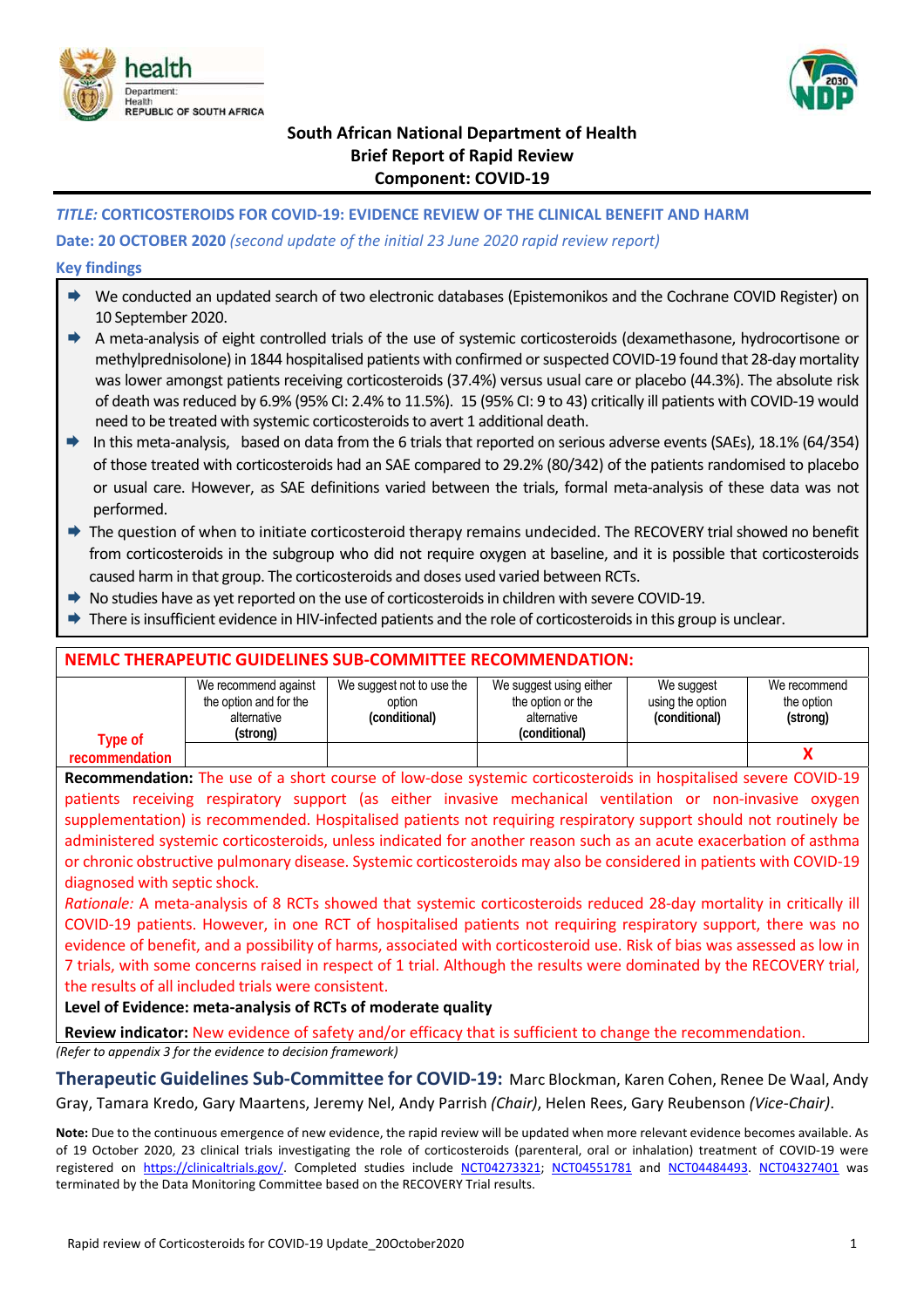### **BACKGROUND**

Severe COVID‐19 is characterised by rapid progression to acute respiratory distress syndrome (ARDS), but may also lead to acute cardiac, kidney, and liver injury, cardiac arrhythmias, rhabdomyolysis, coagulopathy, and shock. $1$ Cytokine elevations have been described in COVID-19 patients with severe pneumonia<sup>2</sup> and manifestations of septic shock.<sup>3, 4</sup> Immunomodulatory therapy may down-regulate the cytokine storm. Corticosteroids have anti-inflammatory properties, and inhibit pro-inflammatory genes that encode cytokines, chemokines, cell adhesion molecules, inflammatory enzymes, and receptors to direct the inflammatory process and restore homeostasis.<sup>5</sup> However, corticosteroids are also associated with harms: previous studies in patients with severe acute respiratory syndrome (SARS)<sup>6</sup> and Middle East respiratory syndrome coronavirus (MERS-CoV),<sup>5</sup> due to novel coronaviruses, and with severe influenza<sup>7</sup> have shown that viral clearance is delayed, with no survival benefit and possible harms (e.g. psychosis, hyperglycaemia and hypokalemia<sup>8</sup>). Corticosteroids can also cause host immune suppression, resulting in an increased risk of secondary nosocomial infections.

Children generally present with milder disease compared with adults.<sup>9</sup> To date there has been little data for the use of corticosteroids for multisystem inflammatory condition, which would require further review as more relevant evidence becomes available.

Since the last update of this review, a number of new trials of corticosteroids have been published, and corticosteroids have been included in many treatment guidelines for COVID-19<sup>10, 11</sup>. On 2 September 2020, WHO rapid guidance was issued on the use of corticosteroids for COVID-19, $^{12}$  and the following was recommended:

- Systemic corticosteroids rather than no corticosteroids for the treatment of patients with severe and critical COVID‐19 (strong recommendation, based on moderate certainty evidence)
- Not to use corticosteroids in the treatment of patients with non-severe COVID-19 (conditional recommendation, based on low certainty evidence)

And, on the 18 September 2020, the European Medicine Agency's (EMA's) human medicines committee had also recommended the use of dexamethasone in COVID-19 patients on oxygen or mechanical ventilation.<sup>13</sup>

## **RESEARCH QUESTION:**

Research question: Should corticosteroids be used for managing severe COVID‐19 in hospitalised patients?

### **Eligibility criteria for review**

Population: Patients with confirmed COVID‐19 with severe disease requiring hospitalisation (no restriction to age)

Intervention: Corticosteroid either alone or in combination with other medicines. No restriction on dose, frequency, or timing with respect to onset of symptoms/severity of disease.

Comparators: Any (standard of care/placebo or active comparator).

Outcomes: Mortality; duration of hospitalisation; progression to ICU admission; progression to mechanical ventilation; duration of ICU stay; adverse reactions and adverse events.

Study designs: Randomised controlled trials (RCTs), and systematic reviews of randomised controlled studies in humans.

### **METHODS**

We conducted an initial rapid review of the evidence including systematic searching of four electronic databases (PubMed as well as the Epistemonikos, Cochrane COVID Study Register and Living mapping and living network meta-analysis of COVID-19 studies databases). We included randomised controlled trials and systematic reviews and meta-analyses of randomised controlled trials. We excluded observational studies, case reports, case series, case reports and narrative reviews. Publications were restricted to English. One reviewer screened records and extracted data. We summarised included studies in a narrative table of results. Following the publication of the corticosteroid arm of the Randomised Evaluation of COVid-19 thERapY (RECOVERY) Trial,<sup>14</sup> the rapid review was updated on 2 August 2020.

A further updated search of two electronic databases (Epistemonikos and the Cochrane COVID Register) was conducted on 10 September 2020. Records were screened independently and in duplicate (TL and KC), with resolution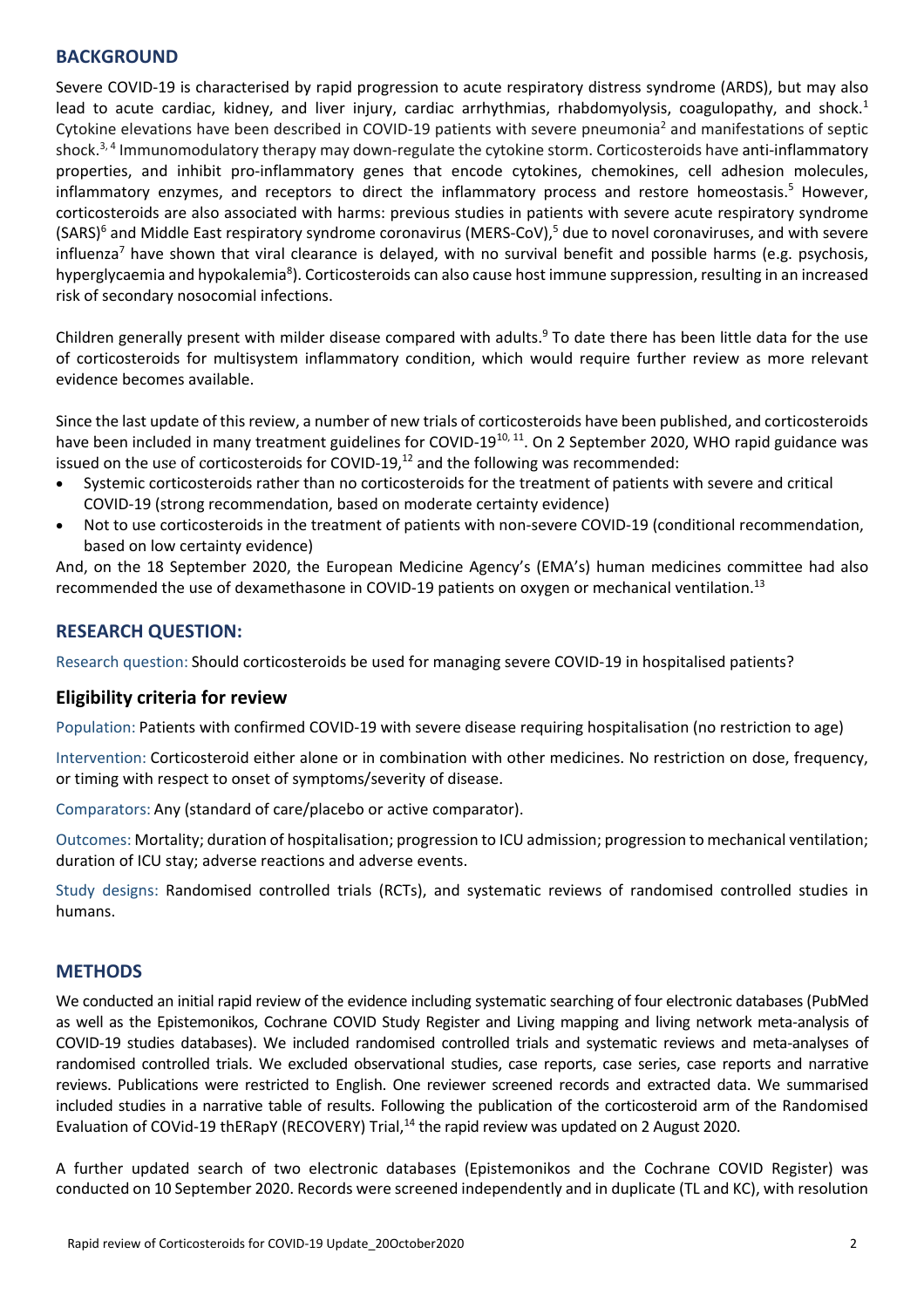by a third party (TK) as required, using COVIDENCE systematic review software. See PRISMA flow diagram below. Living map www.covid-nma.com was also screened to identify additional records. Search strategy is shown in Appendix 1.

For living systematic reviews of RCTs on www.covid-nma.com, the quality of randomised controlled trials was assessed using the Risk of Bias 2.0 tool<sup>15</sup>, and the AMSTAR  $\text{tool}^{16}$  was used to assess systematic reviews and meta-analyses. Summary of finding table(s) were generated using GRADEPro software<sup>17</sup> was used to develop summary of finding table(s). Relevant study data were extracted for narrative synthesis (TL), with results reviewed and checked by AG. KC reviewed the overall report.

## **RESULTS**

### *Results of search*

152 records were imported for screening. 22 duplicates were removed and two reviewers screened 130 records, of which 109 were not relevant. 21 full text studies were assessed for eligibility and five potentially eligible studies were identified. Further review produced one relevant record for data extraction, a systematic review and meta-analysis of RCT data. See Figure 1 for the PRISMA flow diagram.



**Figure 1: PRISMA flow diagram for review** 

Two more additional records were identified from the living map, www.covid‐nma.com, but these were excluded.

#### *Description of included study:*

The main characteristics and outcomes (Table 1) and summary of findings (Table 3) are described for the prospective systematic review and meta-analysis ((PROSPERO CRD42020197242) conducted by the World Health Organization,<sup>18</sup> whilst the excluded studies are summarised in Table 2.

A single‐blind trial of pulse (3‐day) methylprednisolone, reported by Edalatifard et al., was not included in the WHO meta-analysis, as mortality was only reported at 60-days.  $19$  This study, conducted in Iran, recruited only 68 participants. It was considered to be at high risk of bias as clinicians were not blinded to treatment allocation. Despite being reported as an intention‐to‐treat analysis, data from 6 patients in the control group were excluded from the analyses because of deviations from the protocol. Similarly, a pre‐print report of a double blind phase 2 trial in Iran, which compared pulse methylprednisolone (1000mg/day for three days; followed by oral prednisolone 1mg/kg with tapering of dose within ten days) in only 29 participants, was not included.<sup>20</sup>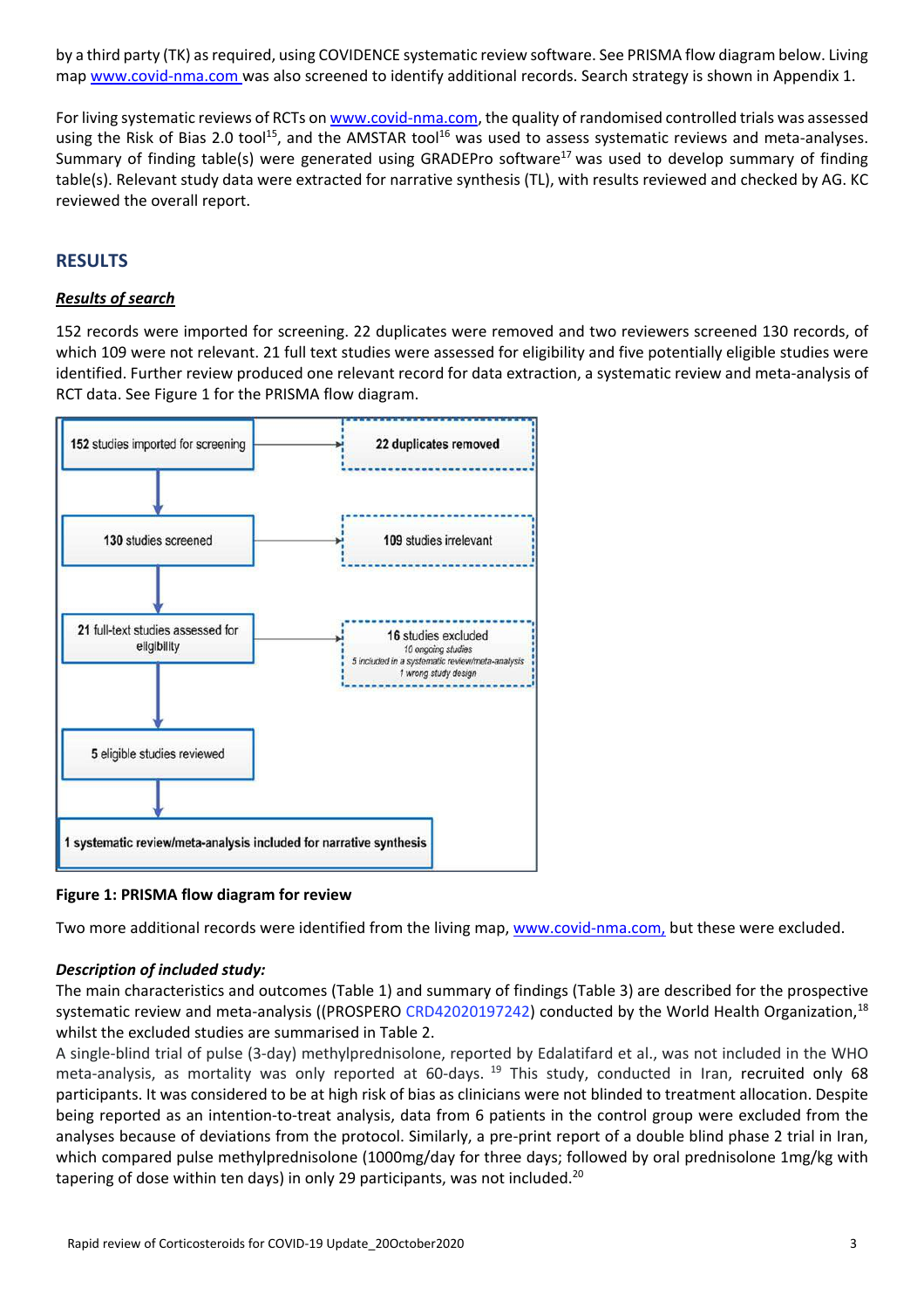Data were pooled from 8 RCTs, which enrolled a total of 1844 hospitalised adult patients with COVID-19 (749 randomized to corticosteroids and 1095 to usual care or placebo). The majority of participants (55%) were provided by the RECOVERY trial. Only data from patients on invasive mechanical ventilation in the RECOVERY and METCOVID RCTs were analysed. Three included studies (DEXA-COVID 19<sup>21</sup>, COVID STEROID<sup>22</sup> and Steroids-SARI<sup>23</sup>) had not been published at the time of inclusion in the meta-analysis. Standard care included antivirals, remdesivir, lopinavirritonavir, favipiravir, hydroxychloroquine, azithromycin and convalescent plasma. The systemic corticosteroids studied included dexamethasone, hydrocortisone and methylprednisolone, up to a maximum of 15mg/day, 400mg/day, and 1mg/kg/day, respectively. The primary outcome was mortality 28 days post-randomisation. Subgroup analysis of the primary outcome (mortality) were performed in five subgroups, based on status at time of randomisation: invasive mechanical ventilation, concomitant vasoactive medication at time of randomisation, age, sex and days since symptom onset. The secondary outcome was investigator‐defined serious adverse events (SAEs).

#### *Primary outcome:*

Overall, 28‐day mortality was lower amongst patients receiving corticosteroids (37.4%; 280/749) compared to patients allocated to usual care or placebo (44.3%; 485/1095; summary Odds Ratio 0.67; 95%CI: 0.51 to 0.87; I<sup>2</sup>=2.4% (fixedeffect meta-analysis)). The absolute risk reduction (ARR) was 6.9% (95% CI: 2.4% to 11.5%), corresponding to a number needed to treat (NNT) of 15 (95% CI: 9 to 43). The reduction in mortality was similar for dexamethasone, hydrocortisone and methylprednisolone, suggesting a therapeutic class effect of corticosteroids. Similarly, mortality estimates were generally similar for low‐ and higher‐dose corticosteroids, though the estimates were imprecise causing some uncertainty. The forest plot for the primary outcome is shown in Figure 1.

The sub‐group analyses showed no additional effect on death at 28 days associated with age and gender, duration of symptoms, or use of vasoactive medicines at randomisation. Corticosteroids were associated with benefit among critically ill patients with COVID‐19 receiving either invasive mechanical ventilation (ARR 7.5%; 95% CI: 2.6% to 12.4%; NNT 14; 95% CI 8 to 38) or non‐invasive oxygen (ARR 17.8%; 95% CI: 3.4% to 32.3%, NNT 6; 95% CI: 4 to 30). There is imprecision in the estimate of benefit for those patients receiving non-invasive oxygen arm due to the relatively small numbers that were enrolled (144). Accordingly, the higher mortality benefit amongst this group should be interpreted with caution. In this analysis, data from the RECOVERY trial were excluded, as it was unclear which of the patients who received supplemental oxygen were critically ill. The forest plots are shown in Figure 2.

The meta-analysis did not report on hospitalised patients who did not require respiratory support. However, as previously reported, the RECOVERY trial showed that there was no evidence of benefit in such patient, and a possibility of harms (age‐adjusted RR 1.19; 95% CI: 0.91 to 1.55), as shown in Figure 3.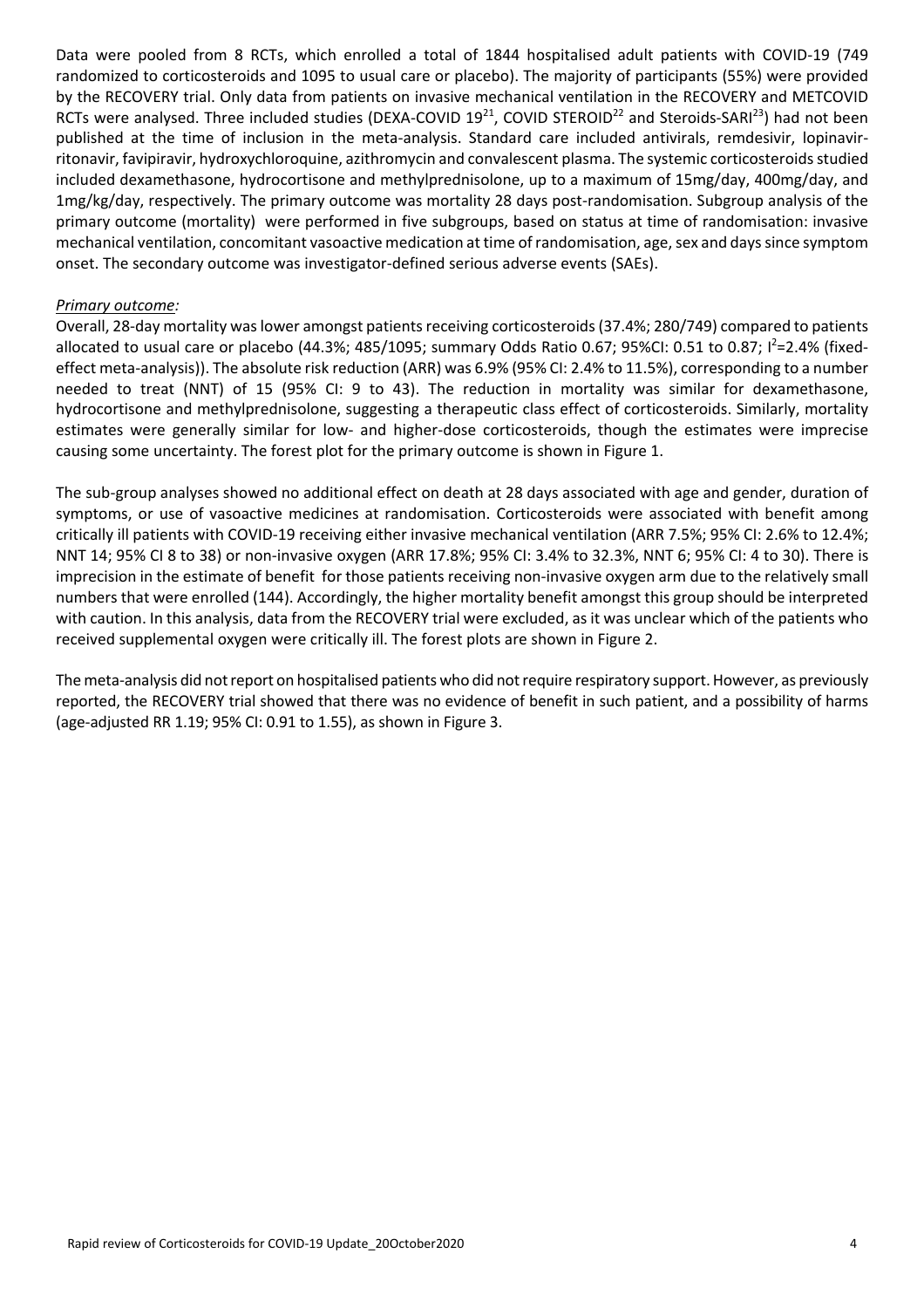### **Figure 1: Forest plot showing the association of corticosteroids with all**-**cause 28**-**day mortality in each trial, overall and per corticosteroid (WHO meta-analysis)**

|                                                                                                                                                   |                       |         | Steroids No Steroids |    |                            |                        | Odds ratio          | % Weight, |
|---------------------------------------------------------------------------------------------------------------------------------------------------|-----------------------|---------|----------------------|----|----------------------------|------------------------|---------------------|-----------|
| Drug and Trial                                                                                                                                    | Initial dose          | n/N     | n/N                  |    |                            |                        | (95% CI)            | IV        |
| Dexamethasone                                                                                                                                     |                       |         |                      |    |                            |                        |                     |           |
| DEXA-COVID19 (NCT04325061)                                                                                                                        | High: 20 mg IV daily  | 2/7     | 2/12                 |    |                            |                        | 2.00 (0.21, 18.69)  | 0.87      |
| CoDEX (NCT04327401)                                                                                                                               | High: 20 mg IV daily  | 69/128  | 76/128               |    |                            |                        | 0.80(0.49, 1.31)    | 17.69     |
| RECOVERY (NCT04381936)                                                                                                                            | Low: 6 mg PO/IV daily | 95/324  | 283/683              |    |                            |                        | 0.59(0.44, 0.78)    | 53.95     |
| Overall (Dexamethasone, fixed-effect)                                                                                                             |                       | 166/459 | 361/823              |    |                            |                        | $0.64$ (0.50, 0.82) | 72.50     |
|                                                                                                                                                   |                       |         |                      |    |                            |                        |                     |           |
| Hydrocortisone                                                                                                                                    |                       |         |                      |    |                            |                        |                     |           |
| CAPE COVID (NCT02517489)                                                                                                                          | Low: 200 mg IV daily  | 11/75   | 20/73                |    |                            |                        | 0.46(0.20, 1.04)    | 6.44      |
| COVID STEROID (NCT04348305)                                                                                                                       | Low: 200 mg IV daily  | 6/15    | 2/14                 |    |                            |                        | 4.00 (0.65, 24.66)  | 1.31      |
| REMAP-CAP (NCT02735707)                                                                                                                           | Low: 50 mg IV g6h     | 26/105  | 29/92                |    |                            |                        | 0.71(0.38, 1.33)    | 11.12     |
| Overall (Hydrocortisone, fixed-effect)                                                                                                            |                       | 43/195  | 51/179               |    |                            |                        | 0.69(0.43, 1.12)    | 18.87     |
| Mothylprodnisolono                                                                                                                                |                       |         |                      |    |                            |                        |                     |           |
| Steroids-SARI (NCT04244591)                                                                                                                       | High: 40 mg IV q12h   | 13/24   | 13/23                |    |                            |                        | 0.91(0.29, 2.87)    | 3.27      |
| METCOVID (NCT04343729)                                                                                                                            | High: 0.5 mg/kg q12h  | 58/71   | 60/70                |    |                            |                        | 0.74(0.30, 1.83)    | 5.35      |
| Overall (Methylprednisolone, fixed-effect)                                                                                                        |                       | 71/95   | 73/93                |    |                            |                        | 0.80(0.39, 1.63)    | 8.63      |
| Heterogeneity, p=0.403                                                                                                                            |                       |         |                      |    |                            |                        |                     |           |
| Overall (fixed-effect, I'=2.4%)                                                                                                                   |                       | 280/749 | 485/1095             |    |                            |                        | 0.66(0.54, 0.82)    | 100.00    |
| Overall (random-effects)                                                                                                                          |                       |         |                      |    |                            |                        | 0.67(0.51, 0.87)    |           |
|                                                                                                                                                   |                       |         |                      | 25 |                            |                        |                     |           |
|                                                                                                                                                   |                       |         |                      |    | <b>Favours</b><br>steroids | Payours<br>no steroids |                     |           |
| The diamonds shown with solid lines are from fixed-effect meta-analyses (primary analysis). The diamond shown with dashed lines is from a random- |                       |         |                      |    |                            |                        |                     |           |
| effects meta-analysis                                                                                                                             |                       |         |                      |    |                            |                        |                     |           |
| * The RECOVERY and METCOVID trial results are for nationts who were receiving invasive mechanical ventilation at randomization.                   |                       |         |                      |    |                            |                        |                     |           |

**Figure 2: Association between corticosteroids and 28-day all-cause mortality within subgroups defined by patient characteristics at the time of randomisation (WHO meta-analysis)** 

|                                                   | No. of deaths/total<br>No. of patients |             | Odds ratio          |     | <b>Favors</b>       | <b>Favors no</b> | Weight,        |
|---------------------------------------------------|----------------------------------------|-------------|---------------------|-----|---------------------|------------------|----------------|
| Subgroup                                          | <b>Steroids</b>                        | No steroids | (95% CI)            |     | steroids            |                  | %              |
| Invasive mechanical ventilation (IMV)             |                                        |             |                     |     |                     |                  |                |
| No $(l^2 = 0\%)$                                  | 14/70                                  | 28/74       | $0.41(0.19 - 0.88)$ |     |                     |                  | 2.7            |
| Yes $(l^2 = 44.1\%)$                              | 208/608                                | 397/951     | $0.69(0.55 - 0.86)$ |     |                     |                  | 31.7           |
| Oxygen treatment without<br><b>IMV (RECOVERY)</b> | 298/1279                               | 682/2604    | $0.86(0.73-1.00)$   |     |                     |                  | 65.6           |
| Taking vasoactive medication                      |                                        |             |                     |     |                     |                  |                |
| No $(l^2 = 0\%)$                                  | 51/184                                 | 68/184      | $0.55(0.34 - 0.88)$ |     |                     |                  | 50.2           |
| Yes $(l^2 = 0\%)$                                 | 76/169                                 | 74/158      | $1.05(0.65 - 1.69)$ |     |                     |                  | 49.8           |
| Age, y                                            |                                        |             |                     |     |                     |                  |                |
| ≤60 ( $I^2$ = 0%)                                 | 72/338                                 | 141/483     | $0.67(0.48 - 0.94)$ |     |                     |                  | 42.7           |
| $>60 (l^2 = 49.7\%)$                              | 150/339                                | 284/541     | $0.69(0.51-0.93)$   |     |                     |                  | 57.3           |
| Sex                                               |                                        |             |                     |     |                     |                  |                |
| Female $(I^2 = 0\%)$                              | 60/202                                 | 106/286     | $0.66(0.43 - 0.99)$ |     |                     |                  | 27.4           |
| Male $(l^2 = 14.7%)$                              | 162/476                                | 319/739     | $0.66(0.51-0.84)$   |     |                     |                  | 72.6           |
| Symptomatic, d                                    |                                        |             |                     |     |                     |                  |                |
| $\leq$ 7 ( $I^2$ = 69.1%)                         | 51/130                                 | 99/211      | $0.63(0.39-1.04)$   |     |                     |                  | 22.4           |
| $>7$ ( $l^2 = 0\%$ )                              | 139/418                                | 293/693     | $0.64(0.49-0.83)$   |     |                     |                  | 77.6           |
|                                                   |                                        |             |                     | 0.2 |                     |                  | $\overline{2}$ |
|                                                   |                                        |             |                     |     | Odds ratio (95% CI) |                  |                |

*The area of the data markers is proportional to their weight in the meta-analysis. The estimated odds ratios were derived using fixed-effect meta-analyses across all trials for which*  data on the specified subgroup were available. The results for patients in the Randomized Evaluation of COVID-19 Therapy (RECOVERY) trial who required oxygen with or without *noninvasive ventilation but were not receiving invasive mechanical ventilation at randomization is shown in a light blue box because these data were not otherwise included in this prospective meta-analysis.*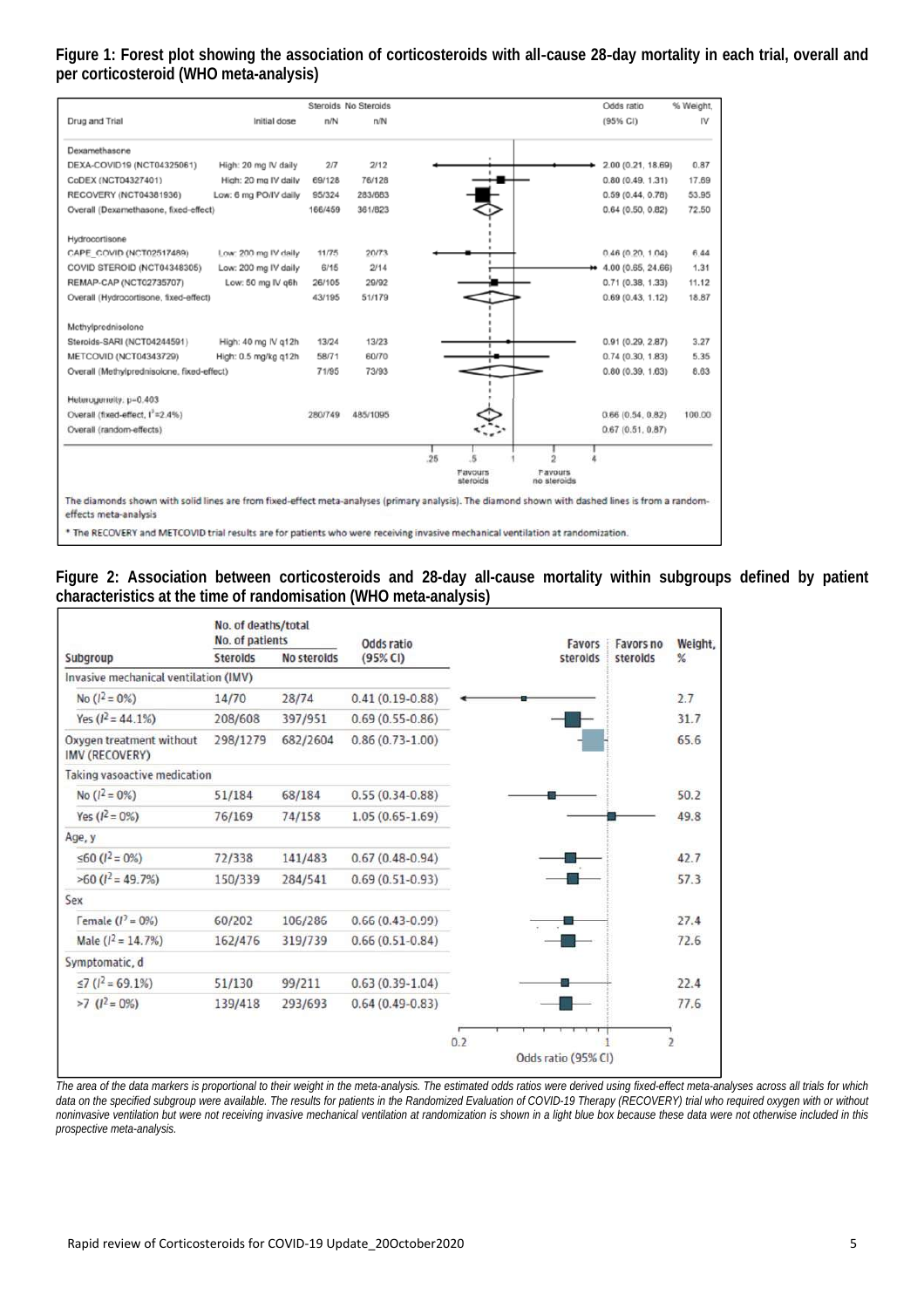### **Figure 3: Mortality at day 28 by level of respiratory support received at randomisation (RECOVERY trial)**

|                                 | <b>Treatment allocation</b> |                          | Age-adjusted Cox<br>regression* | One-step<br>estimate+ |  |
|---------------------------------|-----------------------------|--------------------------|---------------------------------|-----------------------|--|
| <b>Subgroup</b>                 | Dexamethasone<br>$(n=2104)$ | Usual care<br>$(n=4321)$ | RR (95% CI)                     | RR (95% CI)           |  |
| No oxygen received              | 89/501<br>$(17.8\%)$        | 145/1034<br>$(14.0\%)$   | $1.19(0.91 - 1.55)$             | $1.30(0.99 - 1.71)$   |  |
| Oxygen only                     | 298/1279<br>$(23.3\%)$      | 682/2604<br>(26.2%)      | $0.82(0.72 - 0.94)$             | $0.86(0.75-0.99)$     |  |
| Invasive mechanical ventilation | 95/324<br>(29.3%)           | 283/683<br>$(41.4\%)$    | $0.64(0.51-0.81)$               | $0.67(0.54-0.84)$     |  |
| <b>All participants</b>         | 482/2104<br>(22.9%)         | 1110/4321<br>(25.7%)     | $0.83(0.75 - 0.93)$             | $0.87(0.78 - 0.97)$   |  |

RR=age−adjusted rate ratio. CI=confidence interval.

\* Main analysis shown in Figures 2 and 3, in which the 28-day age-adjusted (ie, conditional) mortality rate ratio is estimated by the hazard ratio from a Cox regression analysis adjusted for age in three categories (<70 years, 70-79 years, and 80 years or older). There was a clear trend towards greater benefit among patients requiring higher levels of respiratory support (chi-squared trend statistic = 11.5).

† Original pre-specified analysis without adjustment for the 1.1-year age-imbalance between the randomised groups. With this method the 'one-step' method is used to estimate the average unadjusted (i.e. marginal) mortality rate ratio from the log-rank 'observed minus expected' statistic (O -E) and its variance (V), through the formula exp([O - E] ÷ V). Its 95% CI is then given by exp( $[O - E] + V \pm 1.96 + \sqrt{V}$ ). There was a clear trend towards greater benefit among patients requiring higher levels of respiratory support (chi-squared trend statistic =  $13.1$ ).

The mortality benefit associated with dexamethasone use in patients with severe COVID‐19 who required respiratory support, was generally seen after 7 days, suggesting that at this stage viral replication is secondary and pathology is dominated by an immune response. Further analyses from the RECOVERY trial are forthcoming, including cause‐specific mortality, need for renal dialysis or haemofiltration and duration of ventilation.

#### *Secondary outcome:*

Only 6 RCTs recorded serious adverse events (SAEs). The Recovery RCT did not report SAEs, whilst the Steroids‐SARI trial recorded AEs, bit did not differentiate between serious or non‐serious AEs. In the corticosteroid group, 64/354 (18.1%) SAEs were reported compared to 80/342 (29.2%) amongst patients randomised to placebo or usual care – see figure 5 below. A meta-analysis of the SAEs was not conducted as the definitions for SAEs differed between the RCTs. Furthermore, participants with missing outcome data was excluded from the analysis.

### *Quality of the evidence:*

We reviewed the WHO meta-analysis using the AMSTAR tool and assessed the study as moderate quality. The following points were noted:

- For the primary outcome of all‐cause mortality at 28 days, the risk of bias was assessed as low risk, noting possible risk of bias with allocation concealment in the Steroids‐SARI RCT.
- For the secondary outcome of SAEs associated with corticosteroids, the risk of bias was assessed as moderate risk. In 4 of the 6 available RCTs, there were concerns regarding unblinded outcome assessment for SAEs, as classification of SAEs could differ between intervention groups.
- Patient data was pooled from 6 RCTs, of which 4 were published in peer reviewed format; whilst individual patient data was requested from the other 2 trials.
- There was some inconsistency between trial results whilst most trials reported mortality at 28‐days, one trial reported mortality at 21 days and another at 30 days after randomisation (with RECOVERY contributing 57% of the weight).

Few outcome data were missing (1 patient each in the corticosteroid groups of the RECOVERY and CAPE COVID trials; 5 patients in the corticosteroid group and 6 patients in the usual care group of the REMAP‐CAP trial).

## **PRAGMATIC CONSIDERATIONS FOR THE SOUTH AFRICAN CONTEXT:**

The WHO meta-analysis reported consistent findings of a mortality benefit from corticosteroid use in critically ill COVID‐19 patients. However, the question of the specific doses of dexamethasone, prednisone, hydrocortisone, or methylprednisolone was not definitively answered. In the RECOVERY trial protocol, hydrocortisone IV (80 mg twice daily) and prednisone oral (40 mg daily) were allowed in pregnant or breastfeeding women. A 100 mg hydrocortisone IV dosage form is available on the South African market. Dexamethasone IV is registered in South Africa, but the oral solid dosage form is only accessible via section 21. Oral and IV forms of betamethasone are marketed, as is an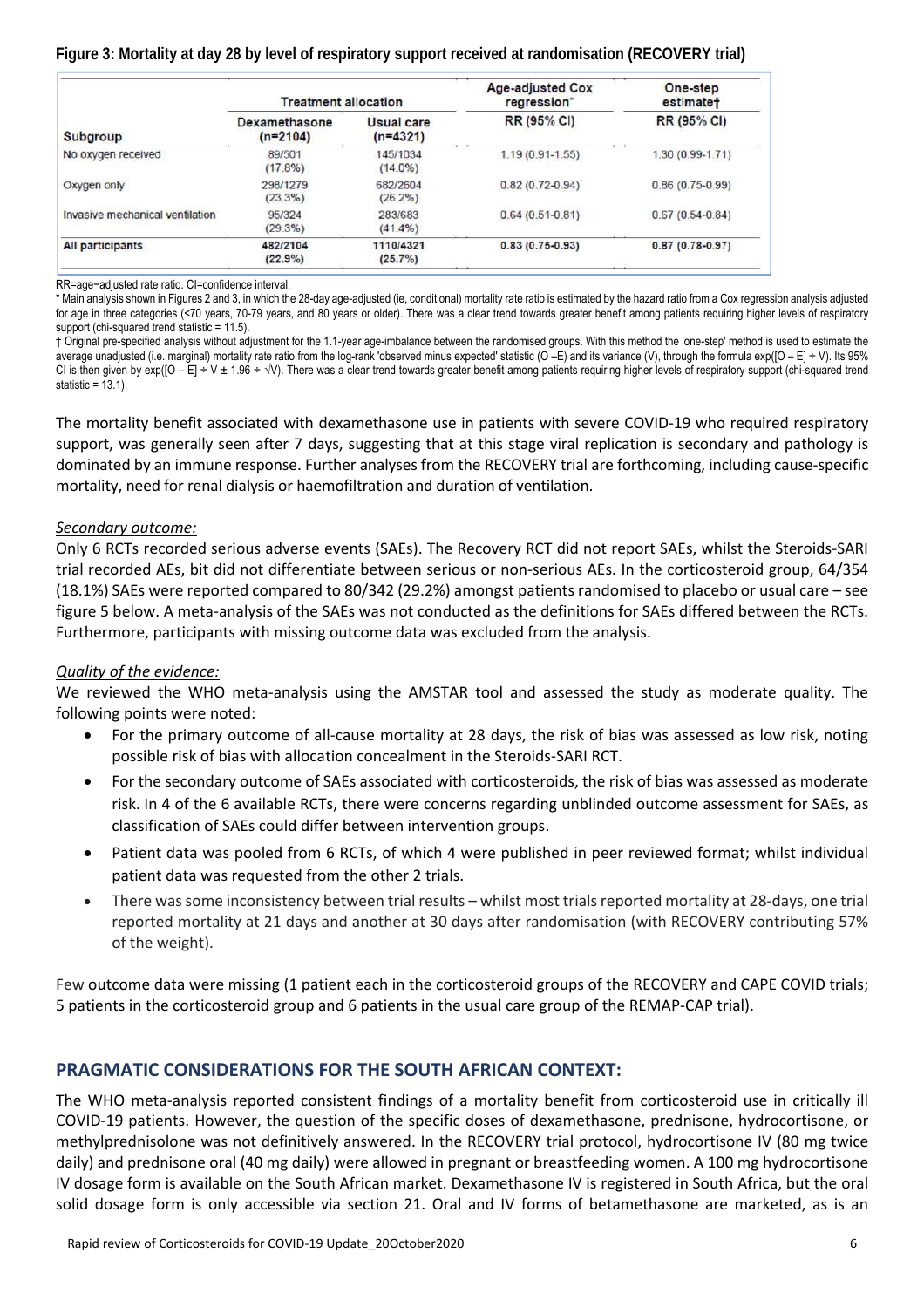immediate release IV methylprednisolone. Oral solid dosage forms of prednisone are registered and widely accessible. Comparisons of the available corticosteroids are provided in Appendix 2 (Tables 3 and 4).

It is important to guard against inappropriate use of dexamethasone (or alternative oral corticosteroids) in ambulatory care, where patients do not receive oxygen therapy. Whether a corticosteroid should be administered at primary care level in patients who receive non-invasive oxygen supplementation at that point, remains to be determined – though a pre‐referral dose could be considered where hospital transfer is delayed.

### **CONCLUSION**

Data from the WHO prospective meta-analysis have strengthened the recommendation for use of corticosteroids amongst critically ill COVID-19 patients (requiring either non-invasive oxygen therapy, or mechanical ventilation), although the exact timing of corticosteroid administration remains unclear. Nonetheless, the RECOVERY trial showed some evidence of harm (a trend towards increased mortality) amongst hospitalised patients who did not require oxygen or ventilatory assistance and who were administered systemic corticosteroids. The question of dose has been less definitively answered and it is uncertain whether treatment should be individualized, guided by clinical response or biomarkers; or whether dose tapering would be required or if inflammation rebounds once corticosteroid therapy is stopped din some patients<sup>24</sup>. Adult patients were recruited, and thus the effect of corticosteroids amongst children remains unclear. All the included trials were conducted in high-income countries, and the role of corticosteroids in persons living with HIV is as yet unclear.

**Reviewers:** Trudy Leong, Andy Gray, Karen Cohen.

**Declaration of interests:**  TL (National Department of Health, Affordable Medicines Directorate, Essential Drugs Programme), AG (Division of Pharmacology, University of KwaZulu‐Natal); and KC (Division of Clinical Pharmacology, Department of Medicine, Groote Schuur Hospital, University of Cape Town) have no interests to declare in respect of corticosteroid therapy for COVID‐19.

**Acknowledgements:** The reviewers would like to thank the South African Cochrane centre (Joy Oliver and Tamara Kredo) for assistance with the initial search and loading of studies for review into the COVIDENCE database for review. TK also assisted with resolution of screening COVIDENCE records.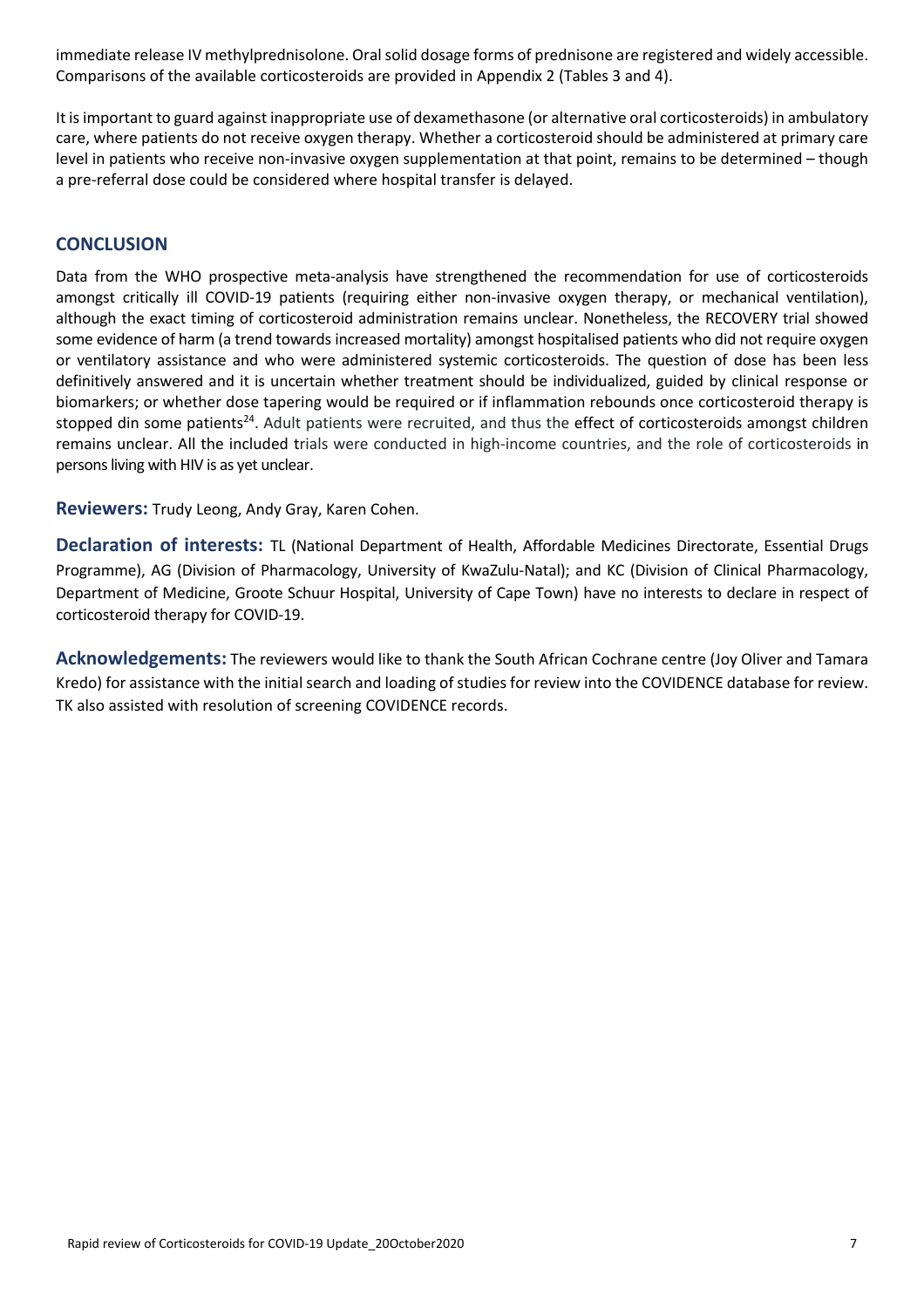| <b>Citation</b>     | <b>Study design</b>                     | Population (n)                 | <b>Treatment</b>             | <b>Outcomes</b>    | <b>Effect sizes</b>                           | <b>Comments</b>                                 |
|---------------------|-----------------------------------------|--------------------------------|------------------------------|--------------------|-----------------------------------------------|-------------------------------------------------|
| <b>WHO</b>          | Prospective                             | n=1844 (8 RCTs)                | Corticosteroid               | Primary:           | Primary outcome:                              | AMSTAR assessment of the meta-analysis:         |
| Rapid               | meta-analysis                           |                                | administered systemically    | • Mortality at 30- | 28-day all-cause mortality, 8 RCTs:           | Moderate quality.                               |
| Evidence            | that pooled data                        | Critically ill patients with   | (dexamethasone,              | days after         | Corticosteroid vs none (usual care/ placebo): | • Research questions and inclusion criteria for |
| Appraisal           | from 7 RCTs.                            | suspected or confirmed         | hydrocortisone, or           | randomisation      | • All participants (n=1844):                  | the review included the components of           |
| for COVID-          |                                         | COVID-19.                      | methylprednisolone)          | (shorter term      | 280/749 (37.4%) vs 485/1095 (44.3%), ARR      | PICO? Yes                                       |
| 19                  | 1) DEXA-COVID 19:                       |                                | $(n=748)$                    | mortality of 21-   | 6.9% (95% CI 2.4% to 11.5%),                  | • Report of the review contained an explicit    |
| Therapies           | NCT0432506133;                          | Eligibility criteria:          | vs                           | and 28-day was     | NNT 15 (9 to 43);                             | statement that the review methods were          |
| (REACT)             | 2)CoDEX:<br>NCT04327401 <sup>25</sup> ; | At randomisation               | usual care/ placebo          | acceptable if      | OR, 0.67 (95%CI, 0.51 to 0.87), I2=2.4% -     | established prior to the conduct of the review  |
| Working             | 3)RECOVERY:                             | • Critically ill patients with | $(n=1095)$                   | longer-term        | fixed-effect meta-analysis                    | and did the report justify any significant      |
| Group <sup>31</sup> | NCT04381936 <sup>29</sup> ;             | confirmed or suspected         |                              | mortality was      |                                               | deviations from the protocol? Yes               |
|                     | 4) CAPE COVID <sup>26</sup> :           | COVID-19.                      | Corticosteroids (high*/low   | not available)     | 28-day all-cause mortality - subgroup         | • Review authors explained selection of the     |
| JAMA, 2             | NCT02517489;                            | • Oxygen                       | $dose**$ ):                  |                    | analysis, 7 RCTs (excl METCOVID):             | study designs for inclusion in the review? No   |
| September           | 5) COVID STEROID:                       | supplementation with/          | • Dexamethasone, IV,         | Secondary          | Corticosteroid vs none (usual care/ placebo): | • Review authors used a comprehensive           |
| 2020                | NCT0434830534;                          | without mechanical             | 20mg daily x5d; then         | outcome:           | • Invasive mechanical ventilation (IMV)       | literature search strategy? Partial yes         |
|                     | 6)REMAP-CAP:                            | ventilation (Note: For         | 10mg daily x5d*              | • Serious adverse  | $(n=1559)$ :                                  | • Review authors perform study selection and    |
|                     | NCT0273570739;<br>7) Steroids-SARI:     | <b>RECOVERY &amp; METCOVID</b> | • Dexamethasone,             | events             | 34.2% vs 41.7%; ARR 7.5% (95% Cl 2.6% to      | data extraction in duplicate? Yes               |
|                     | NCT0424459135                           | RCTs - only patients on        | IV/oral, 6mg daily**         |                    | 12.4%); NNT 14 (8 to 38); OR 0.69 (95% CI     | Review authors provided a list of excluded      |
|                     |                                         | mechanical ventilation         | • Hydrocortisone, IV 8d or   |                    | 0.55 to 0.86), I2=44.1%                       | studies and justify the exclusions? Yes         |
|                     | METCOVID RCT <sup>32</sup>              | at randomisation were          | 14d (200 mg/d $\times$ 4d or |                    | • Oxygen-no IMV (n=144) - excl RECOVERY:      | . Review authors described the included         |
|                     | $(n=141)$ was                           | included);                     | 7d; 100 mg/d $\times$ 2d or  |                    | 20% vs 37.8%, ARR 17.8% (95% CI 3.4% to       | studies in adequate detail? Yes                 |
|                     | identified after                        | • 521 (28%) female             | 4d; 50mg/d $\times$ 2d or    |                    | 32.3%), NNT=6 (4 to 30); OR 0.41 (95% CI      | • Review authors used a satisfactory technique  |
|                     | the initial search,                     | patients vs 1323 (72%)         | $3d)$ **                     |                    | $0.19$ to $0.88$ )                            | for assessing the risk of bias (RoB) in         |
|                     | and was included                        | male patients;                 | • Hydrocortisone, IV 200     |                    | · Oxygen-no IMV (n=3883) - RECOVERY only:     | individual studies that were included in the    |
|                     | in the 28-day all-                      | • Median age, 60 years         | $mg/d \times 7d$ (continuous |                    | 23.3% vs 26.2%, ARR 2.9% (95% CI 0.02% to     | review? Yes                                     |
|                     | cause mortality                         | [interquartile range, 52       | or bolus dosing every        |                    | 5.8%), NNT=35 (18 to 4150); OR 0.86 (95%      | • Review authors reported on the sources of     |
|                     | meta-analysis                           | to 68 years] - (excl           | $6h)$ **                     |                    | CI 0.73 to 1.00)                              | funding for the studies included in the         |
|                     |                                         | METCOVID RCT data,             | • Hydrocortisone, IV, 50     |                    |                                               | review? Yes                                     |
|                     |                                         | $n=141$ ).                     | mg every 6h × 7d             |                    |                                               | • For meta-analyses, review authors used        |
|                     |                                         |                                | · Methylprednisolone, IV     |                    | Secondary outcomes:                           | appropriate methods<br>for<br>statistical       |
|                     |                                         |                                | 40 mg 12 hly $\times$        |                    | Serious adverse events (SAEs), 6 RCTs:        | combination of results? Yes                     |
|                     |                                         |                                | 5d*Methylprednisolone,       |                    | Corticosteroid vs none (usual care/ placebo): | • For meta-analyses, review authors assessed    |
|                     |                                         |                                | IV 0.5mg/kg 12 hrly*         |                    | 64/354 (18.1%) vs 80/342 (29.2%); -SAEs       | the potential impact of RoB in individual RCTs  |
|                     |                                         |                                |                              |                    | varied, and a meta-analysis was not           | on the results of the meta-analysis or other    |
|                     |                                         |                                | Usual care (treatment at     |                    | done, but there was no suggestion that        | evidence synthesis? Yes                         |
|                     |                                         |                                | randomisation):              |                    | the risk of SAEs was higher in patients       | • Review authors accounted for RoB in           |
|                     |                                         |                                | Any antiviral, remdesivir,   |                    | assigned to corticosteroids                   | individual RCTs when interpreting/discussing    |
|                     |                                         |                                | LPV/r, favipravir, HCQ,      |                    | (Note: No SAEs recorded in RECOVERY;          | the results of the review? Yes                  |
|                     |                                         |                                | azithromycin,                |                    | Steroids-SARI RCT did not categorize AEs as   | • Review authors provided a satisfactory        |
|                     |                                         |                                | convalescent plasma          |                    | serious or non-serious, but latter was        | explanation for, and discussion of, any         |
|                     |                                         |                                |                              |                    | included in analysis)                         |                                                 |

### **Table 1. Characteristics of included meta‐analyses**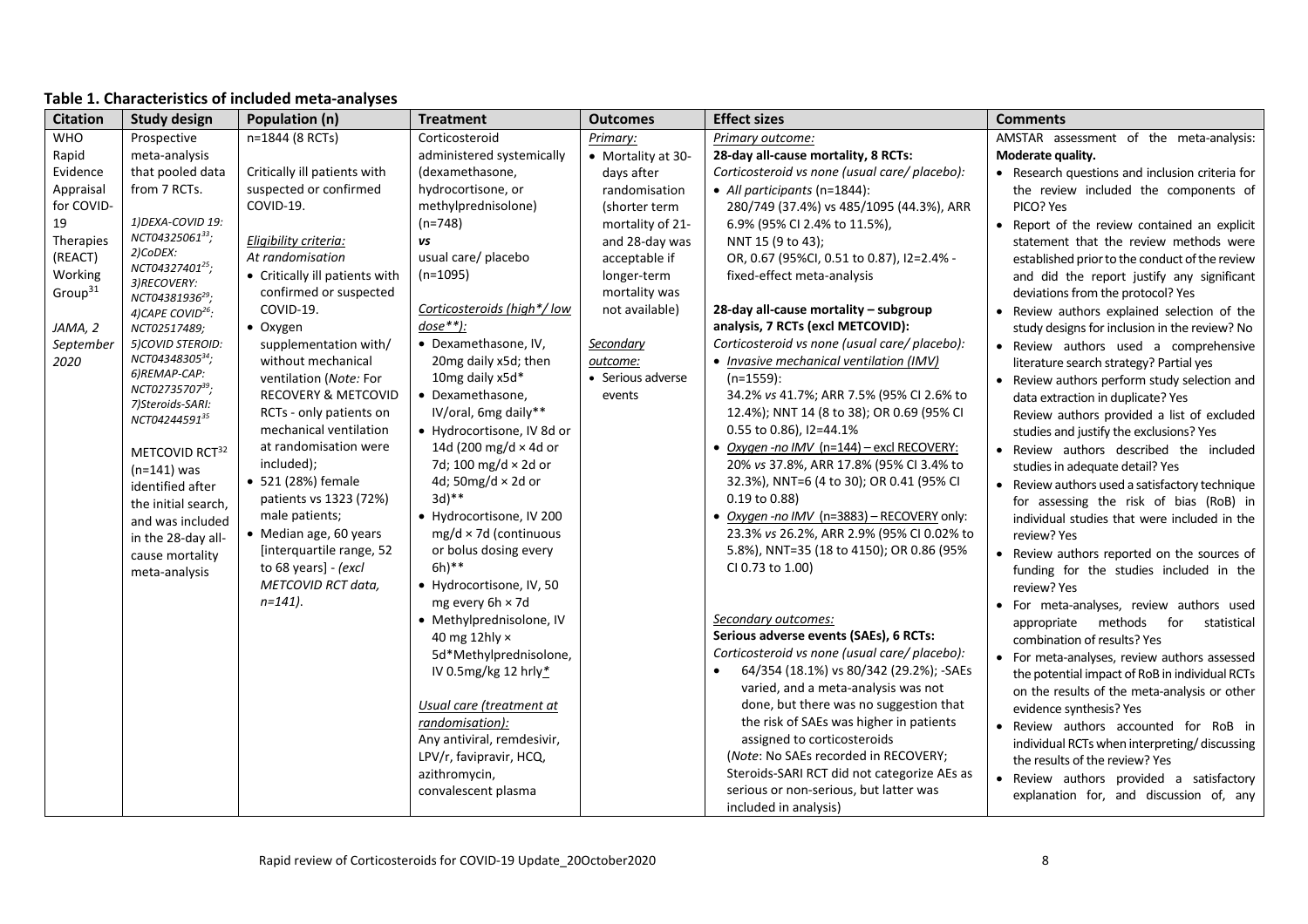|  |  |  | heterogeneity observed in the results of the<br>review? Yes                   |  |
|--|--|--|-------------------------------------------------------------------------------|--|
|  |  |  | • For quantitative synthesis, review authors                                  |  |
|  |  |  | carried out an adequate investigation of                                      |  |
|  |  |  | publication bias (small study bias) and                                       |  |
|  |  |  | discussed its likely impact on the results of                                 |  |
|  |  |  | the review? No                                                                |  |
|  |  |  | • Review authors reported any potential                                       |  |
|  |  |  | sources of conflict of interest, including any                                |  |
|  |  |  | funding they received for conducting the                                      |  |
|  |  |  | review? Yes                                                                   |  |
|  |  |  |                                                                               |  |
|  |  |  | Overall judgement with regards to risk of bias                                |  |
|  |  |  | judged as "LOW RISK"                                                          |  |
|  |  |  | A: Primary outcome: 28-day all-cause                                          |  |
|  |  |  | mortality, 8 RCTs:                                                            |  |
|  |  |  | The overall RoB was assessed as <b>LOW RISK</b> for 7                         |  |
|  |  |  | RCTs (domains assessed included i.                                            |  |
|  |  |  | Randomisation process; 2. Deviations from the                                 |  |
|  |  |  | intended interventions; 3. Missing outcome                                    |  |
|  |  |  | data; 4. Measurement of the outcome; 5.<br>Selection of the reported result). |  |
|  |  |  | However, some concerns were raised with 1 RCT                                 |  |
|  |  |  | - the Steroids-SARI RCT regarding the                                         |  |
|  |  |  | randomisation process: i) the fixed block size                                |  |
|  |  |  | within centres (which it might have been easy to                              |  |
|  |  |  | deduce, despite the blinding) and (ii) the rather                             |  |
|  |  |  | informal use of text messages to implement                                    |  |
|  |  |  | allocations. MODERATE RISK                                                    |  |
|  |  |  |                                                                               |  |
|  |  |  | <b>B: Secondary outcomes: Serious adverse</b>                                 |  |
|  |  |  | events (SAEs), 6 RCTs: MODERATE RISK                                          |  |
|  |  |  | RoB was assessed as "low" in 2 of the 6                                       |  |
|  |  |  | available RCT results for SAEs - the study                                    |  |
|  |  |  | personnel were blinded to the intervention                                    |  |
|  |  |  | group. The other 4 RCTs had unblinded                                         |  |
|  |  |  | outcome assessment, and RoB was assessed                                      |  |
|  |  |  | as "some concerns" based on subjectivity as                                   |  |
|  |  |  | classification of SAEs could differ between                                   |  |
|  |  |  | intervention groups.                                                          |  |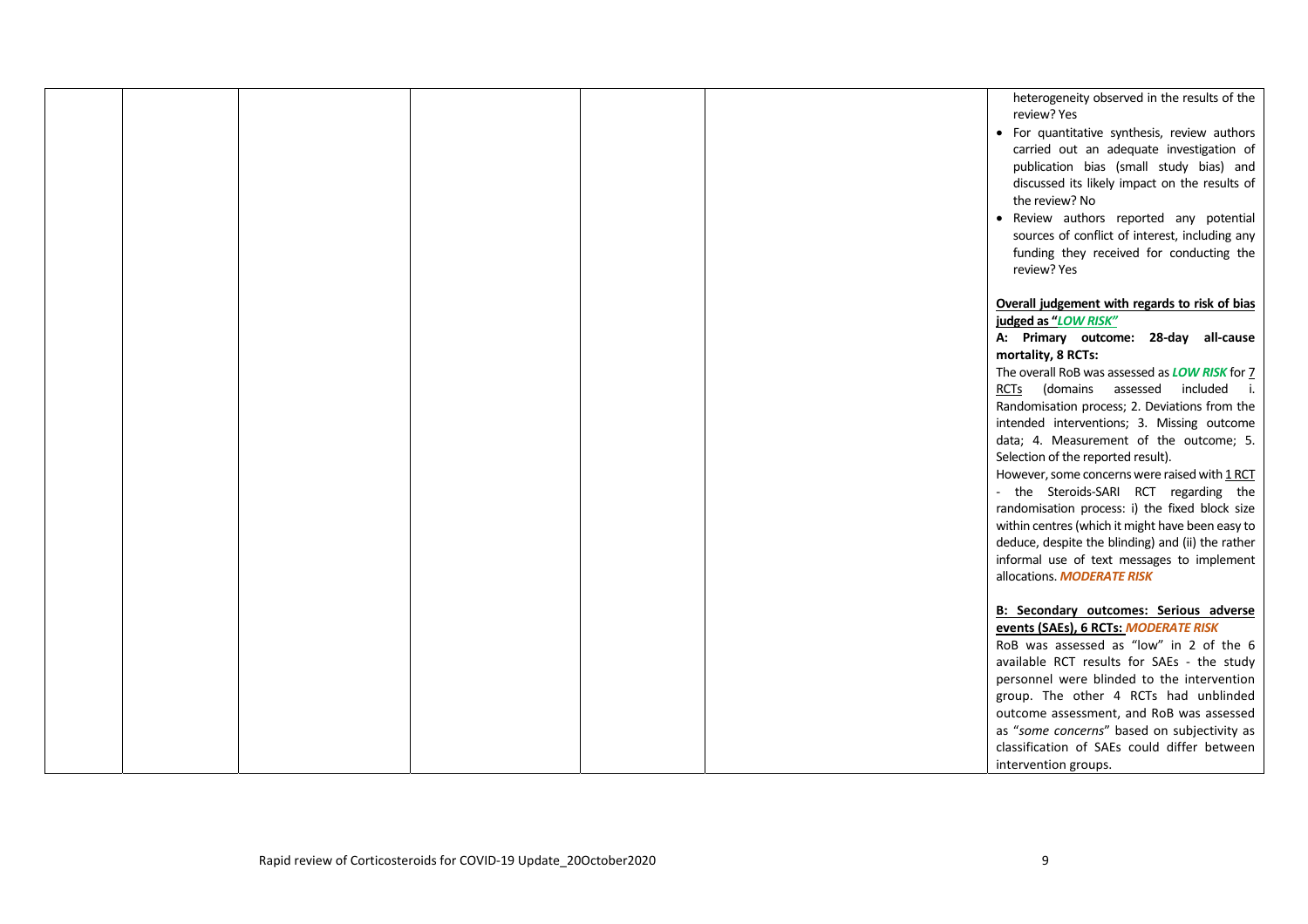### **Table 2. Characteristics of excluded studies**

| <b>Citation</b>                                                                                          | Type of record   | <b>Reason for exclusion</b>                     |
|----------------------------------------------------------------------------------------------------------|------------------|-------------------------------------------------|
| ClynAmygate. NCT04530409, registered 28 August 2020                                                      | Trial registry   | Ongoing study                                   |
| Writing Committee for the REMAP-CAP Investigators, Angus et al. REMAP-CAP COVID-19 Study. JAMA. 2020 Sep | Journal article  | RCT included in systematic review/meta-analysis |
| 2;324(13):1317-29.                                                                                       |                  |                                                 |
| COVID STEROID team. Unpublished data from COVID STEROID study.                                           | Unpublished data | RCT included in systematic review/meta-analysis |
| Instituto de Seguridad y Servicios Sociales de los Trabajadores del Estado. NCT04540926                  | Trial registry   | Ongoing study                                   |
| IIS BIODONOSTIA, EudraCT Number: 2020-001707-16                                                          | Trial registry   | Ongoing study                                   |
| Hospital Universitari Vall d'Hebron Research Institute, NCT04534478                                      | Trial registry   | Ongoing study                                   |
| Dequin et al. CAPE COVID Trial Group and the CRICS-TriGGERSep Network. JAMA. 2020 Sep 2;324(13):1-9.     | Unpublished data | RCT included in systematic review/meta-analysis |
| Busani et al Trials. 2020 Aug 17;21(1):724.                                                              | Journal article  | Study protocol                                  |
| South Valley University. NCT04519385                                                                     | Trial registry   | Ongoing study                                   |
| Scandinavian Critical Care Trials Group. NCT04509973                                                     | Trial registry   | Ongoing study                                   |
| South Valley University. NCT04551781                                                                     | Trial registry   | Study completed, but results not published      |
| Steroids-SARI team. Unpublished data from Steroids-SARI study                                            | Unpublished data | RCT included in systematic review/meta-analysis |
| DEXA-COVID19 team. Unpublished data from DEXA-COVID19 study                                              | Unpublished data | RCT included in systematic review/meta-analysis |
| Lee et al. J Clin Med. 2020 Jul 27;9(8):2392.                                                            | Journal article  | Wrong study design                              |
| Villar et al, DEXA-COVID19 Network. Trials 2020;21(1):717                                                | Journal article  | Study protocol                                  |
| Lahore General Hospital. NCT04559113                                                                     | Trial registry   | Ongoing study                                   |
| Edalatifard et al. Eur Respir J. 2020 Sep 17:2002808.                                                    | Journal article  | Wrong outcomes                                  |
| Hoekstra et al. Research Square, Preprint, 5 August 2020                                                 | Preprint         | Wrong study design                              |
| Hasan et al. Expert Rev Respir Med. 2020 Sep 29:1-15.                                                    | Journal article  | Wrong study design                              |
| Tlayjeh et al. MedRxiv Preprint, 14 August 2020                                                          | Preprint         | Wrong study design                              |
| Corral-Gudino et al. MedRxiv Preprint, 18 June 2020                                                      | Preprint         | Wrong outcomes (composite endpoint)             |
| Farhani et al. Research Square, Preprint, September 2020                                                 | Preprint         | Wrong study design (Phase 2 controlled trial)   |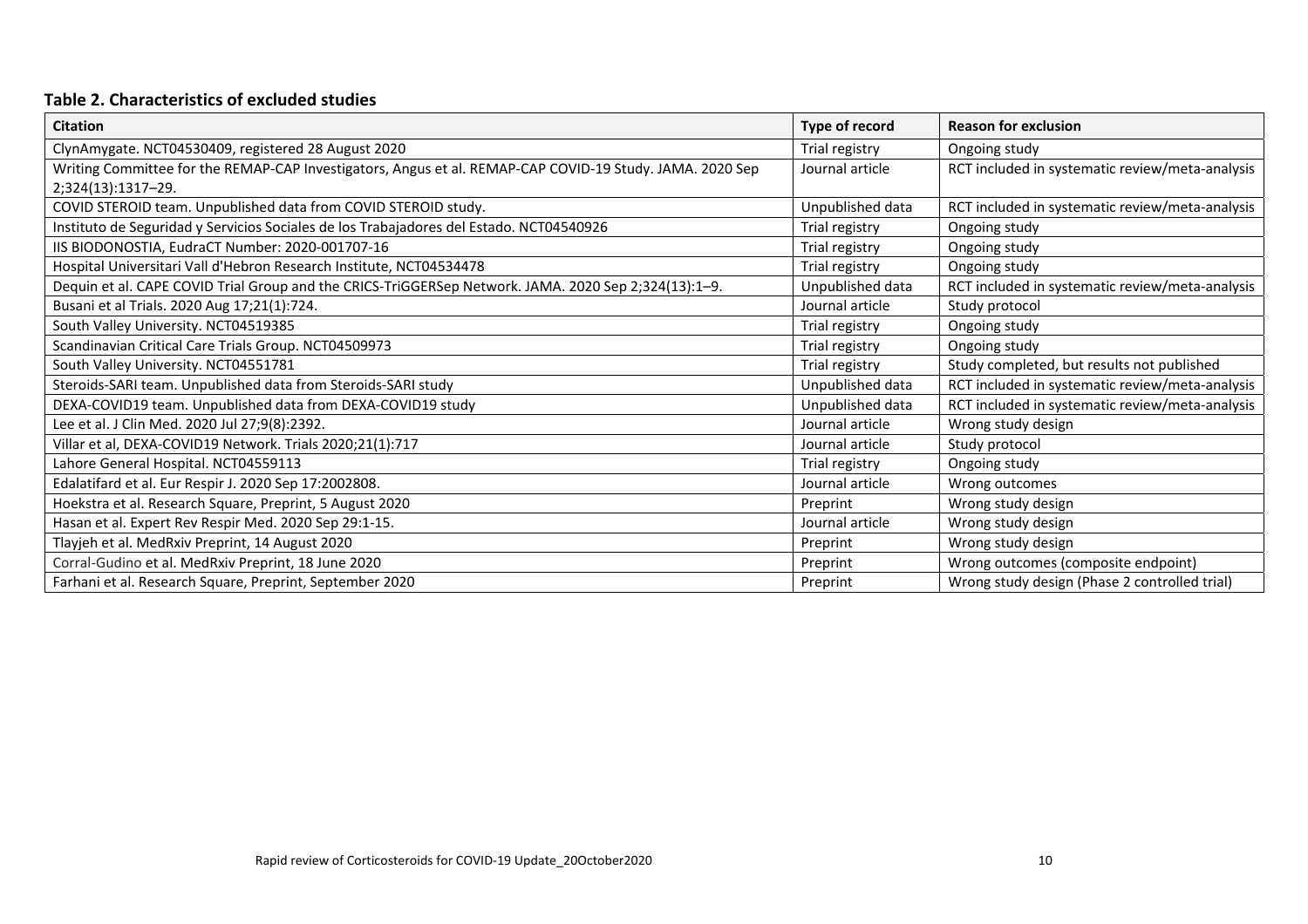#### **Table 3: Summary of findings for use of corticosteroids in hospitalised patients with COVID‐19**

**Corticosteroids compared to usual care/ placebo for treating hospitalised COVID-19 patients** 

**Patient or population**: Hospitalised COVID-19 adult patients

**Setting**: Hospital

**Intervention**: corticosteroids

**Comparison**: usual care/ placebo

| <b>Outcomes</b>                              | <b>Plain language statements</b>                                                                             | <b>Absolute Effect</b><br><b>With</b><br>With<br>usual care/ placebo<br>corticosteroids                                                   | <b>Certainty of the evidence</b><br><b>GRADE</b>    |
|----------------------------------------------|--------------------------------------------------------------------------------------------------------------|-------------------------------------------------------------------------------------------------------------------------------------------|-----------------------------------------------------|
| All-cause<br>mortality<br>Follow-up: 28 days | In patients receiving oxygen or invasive<br>mechanical ventilation, death is reduced<br>with corticosteroids | 443<br>374<br><b>iii</b><br>per 1000<br>per 1000                                                                                          | $\odot$<br>⊕⊕⊕⊕<br><b>HIGH</b><br>,,,,,,,,,,,,,,,,, |
|                                              |                                                                                                              | Difference: 69 fewer per<br>1000 patients<br>(95% CI: 120 to 23 fewer per 1000 patients)<br>Based on data from 1844 patients in 8 studies |                                                     |

**GRADE Working Group grades of evidence** 

**High certainty:** We are very confident that the true effect lies close to that of the estimate of the effect

**Moderate certainty:** We are moderately confident in the effect estimate: The true effect is likely to be close to the estimate of the effect, but there is a possibility that it is substantially different

**Low certainty:** Our confidence in the effect estimate is limited: The true effect may be substantially different from the estimate of the effect

**Very low certainty:** We have very little confidence in the effect estimate: The true effect is likely to be substantially different from the estimate of effect

**Certainty of the evidence:** 

a. Some trials did not respond to the requests for data. Some concerns with the Steroids-SARI RCT regarding the randomisation process: i) the fixed block size within centres (which it might have been easy to deduce, despit text messages to implement allocations

b. Small amount of heterogeneity across RCTs; I2=2.4%

c. Imprecision noted in the smaller RCTs: Steroids-SARI (n=47), COVID STEROID (n=29), DEXA-COVID 19 (n=19)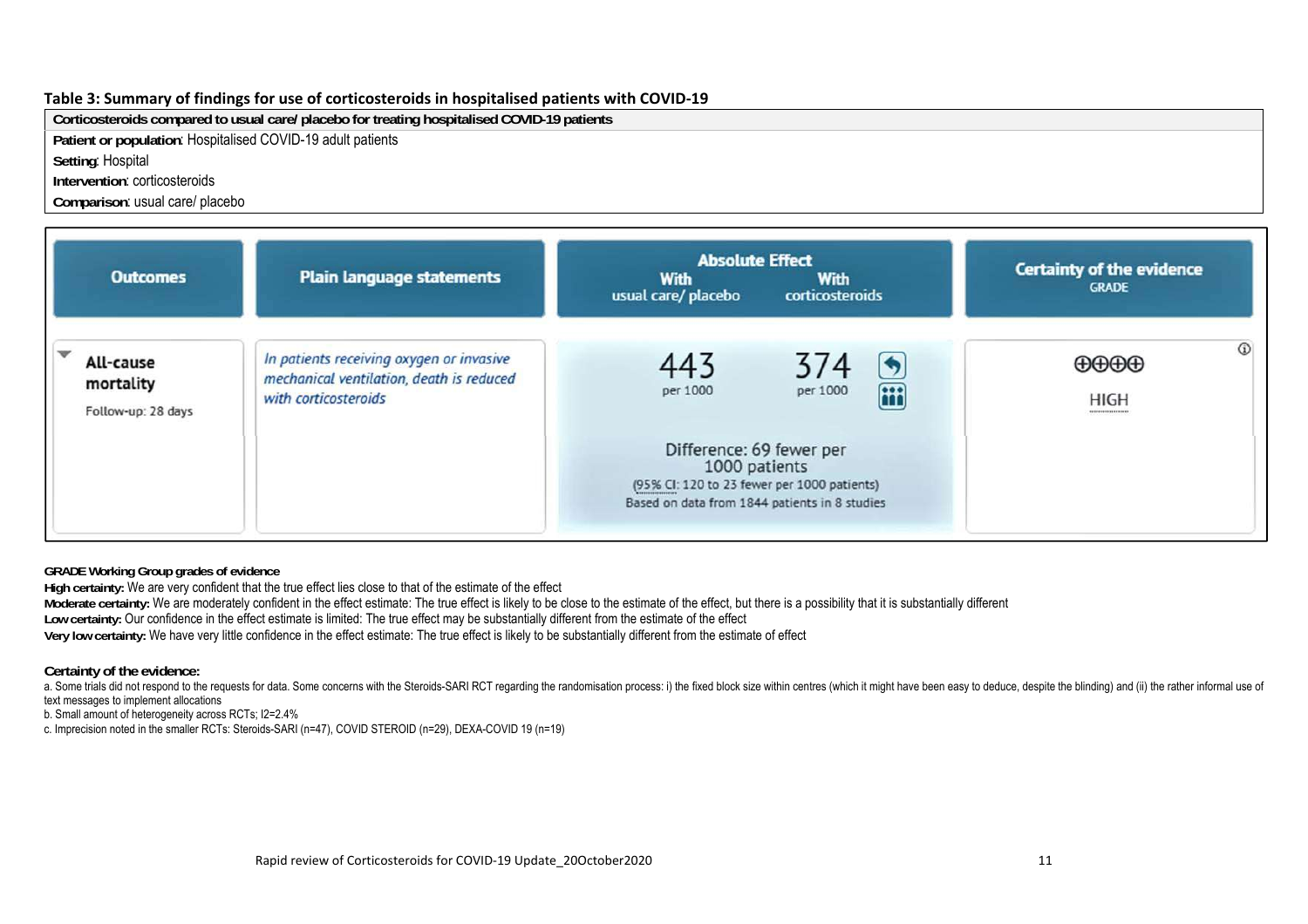## **Appendix 1: Search strategy**

| Epistemonikos - 10 September 2020                                                                        |
|----------------------------------------------------------------------------------------------------------|
| Search strategy: (title: (Coronavirus* OR covid OR covid-19 OR covid19 OR 2019-ncov OR 2019ncov OR sars- |
| cov-2 OR sars-cov2) OR abstract: (Coronavirus* OR covid OR covid-19 OR covid19 OR 2019-ncov OR 2019ncov  |
| OR sars-cov-2 OR sars-cov2) AND (title: (corticosteroid*) OR abstract: (corticosteroid*))                |
| Output: 52 records (1 study relevant to PICO)                                                            |
| Cochrane COVID Study Register - 10 September 2020                                                        |
| https://covid-19.cochrane.org/                                                                           |
| corticosteroid OR corticosteroids                                                                        |
| Output: 48 records (1 study relevant to PICO, already identified in Epistemonikos database)              |
| Living mapping and living network meta-analysis of COVID-19 studies - 2 August 2020                      |
| https://covid-nma.com/                                                                                   |
| Corticosteroids                                                                                          |
| RCTs: 8 records retrieved (6 duplicates, 2 studies excluded as not relevant to PICO)                     |

## **Appendix 2: Comparison of systemic corticosteroids**

| <b>Glucocorticoid</b> | <b>Equivalent</b> | <b>Routes of</b>  | Pregnancy           | <b>Relative anti-</b> | <b>Approximate</b> | <b>Biologic</b> |
|-----------------------|-------------------|-------------------|---------------------|-----------------------|--------------------|-----------------|
|                       | doses (mg)        | administration    | Category            | inflammatory          | plasma half-       | half-life       |
|                       |                   |                   |                     | potency               | life (min)         | (h)             |
|                       |                   |                   | <b>Short-acting</b> |                       |                    |                 |
| Cortisone             | 25                | oral, IM          | D                   | 0.8                   | 30                 | $8 - 12$        |
| Hydrocortisone        | 20                | oral, IM, IV      | C                   | 1                     | 90                 | $8 - 12$        |
| Intermediate-acting   |                   |                   |                     |                       |                    |                 |
| Methylprednisolone    | 4                 | oral, IM, IV      |                     | 5                     | 180                | 18-36           |
| Prednisolone          | 5                 | oral              | B                   | 4                     | 200                | 18-36           |
| Prednisone            | 5                 | oral              | B                   | 4                     | 60                 | 18-36           |
| Triamcinolone         | 4                 | oral, IM          | C                   | 5                     | 300                | 18-36           |
| Long-acting           |                   |                   |                     |                       |                    |                 |
| Betamethasone         | 0.6               | oral, IM, slow IV | C                   | 25                    | 100-300            | 36-54           |
| Dexamethasone         | 0.75              | oral, IM, IV      |                     | $25 - 30$             | 100-300            | 36-54           |

#### **Table 3: Systemic corticosteroids comparisons**

*Abbreviations*: mg=milligram, IM=intramuscular; IV=intravenous; min=minute; h=hour; B, C, D=FDA assigned pregnancy categories

#### *Data sourced from:*

- 1. Gonzalez FJ, Coughtrie M, Tukey RH. Drug Metabolism. In: Brunton LL, Chabner BA, Knollmann BC, editors. Goodman and Gilman's pharmacological basis of therapeutics. 12th ed. New York: McGraw‐Hill Medical; 2011.
- 2. DiPiro JT, Talbert RL, Yee GC, Matzke GR, Wells BG, Posey LM, editors. Pharmacotherapy: a pathophysiologic approach. 8th ed. Columbus (OH): McGraw‐Hill; 2012.
- 3. Mager DE, Lin SX, Blum RA, Lates CD, Jusko WJ. Dose equivalency evaluation of major corticosteroids: pharmacokinetics and cell trafficking and cortisol dynamics. J Clin Pharmacol. 2003;43(11):1216‐1227. https://pubmed.ncbi.nlm.nih.gov/14551176/
- 4. South African Medicines Formulary. 13th Edition. Division of Clinical Pharmacology. University of Cape Town, 2020.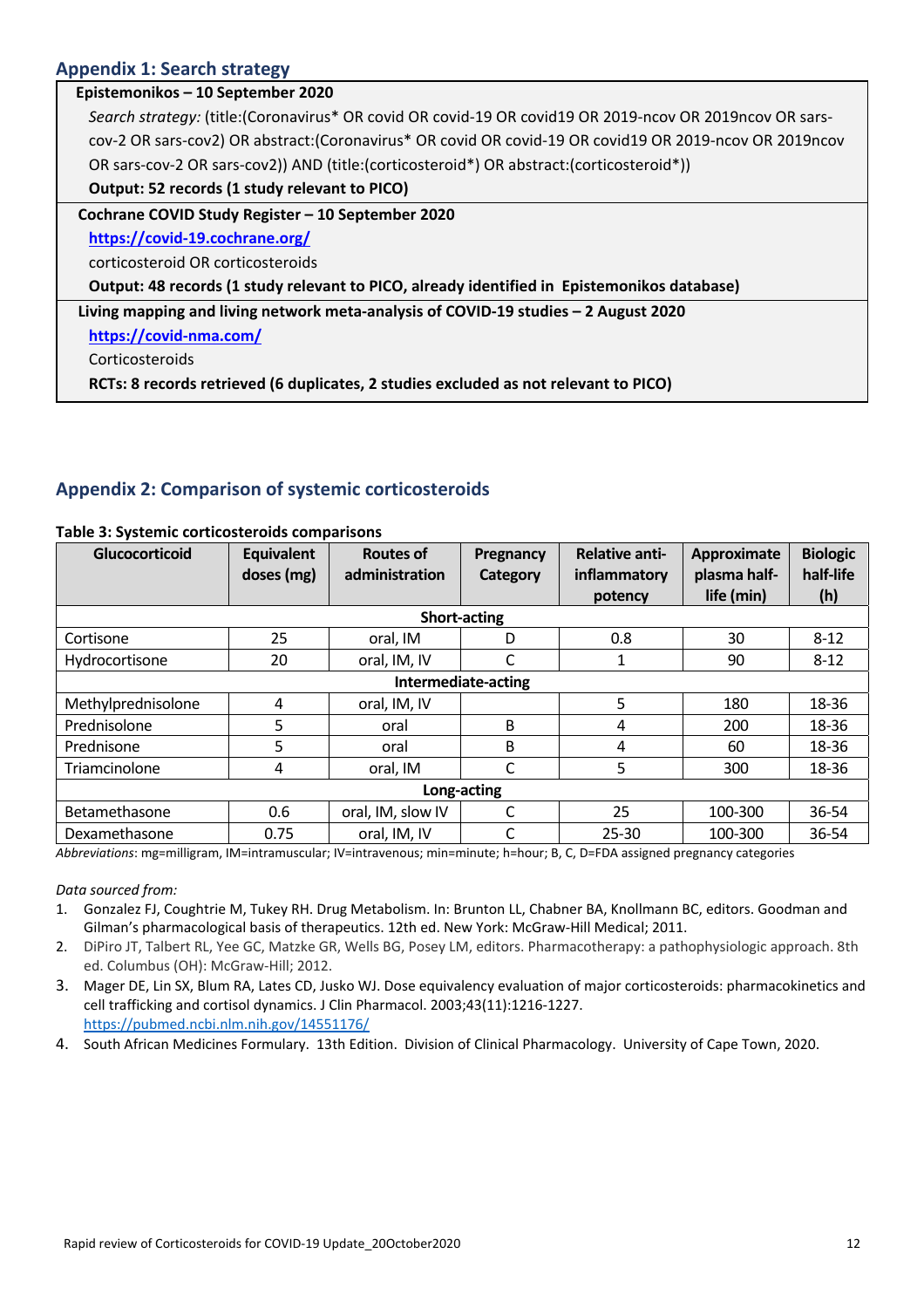#### **Table 4: Equivalent corticosteroid doses for severe COVID‐19 patients on respiratory support**

| <b>Glucocorticoid</b>                                                                                                                                                                                                 | Equivalent dose (mg)          |
|-----------------------------------------------------------------------------------------------------------------------------------------------------------------------------------------------------------------------|-------------------------------|
| Dexamethasone, oral*, IV                                                                                                                                                                                              | 6 mg daily for 10 days        |
| Betamethasone, oral, slow IV                                                                                                                                                                                          | 6 mg daily for 10 days        |
| Hydrocortisone, IV                                                                                                                                                                                                    | 80 mg twice daily for 10 days |
| Methylprednisolone, oral, IV**<br>CAUTION: THIS IS NOT THE DEPOT METHYLPREDNISOLONE FORMULATION.<br>THE DEPOT FORMULATION IS FOR INTRAMUSCULAR ADMINISTRATION ONLY<br>AND SHOULD NEVER BE ADMINISTERED INTRAVENOUSLY. | 32 mg daily for 10 days       |
| Prednisone, oral                                                                                                                                                                                                      | 40 mg daily for 10 days       |
| Prednisolone, oral                                                                                                                                                                                                    | 40 mg daily for 10 days       |

*\*Dexamethasone, oral tablets/capsules can only be obtained on Section 21 application*.

\*\**Formulation is the methylprednisolone immediate‐release dosage form.* 

**Note:** Switch between IV and oral routes of administration, wherever clinically indicated.

# **Appendix 3: Evidence to decision framework**

|                                          | <b>JUDGEMENT</b>                                                                                                                                                                                                                                                      | <b>EVIDENCE &amp; ADDITIONAL CONSIDERATIONS</b>                                                                                                                                                 |
|------------------------------------------|-----------------------------------------------------------------------------------------------------------------------------------------------------------------------------------------------------------------------------------------------------------------------|-------------------------------------------------------------------------------------------------------------------------------------------------------------------------------------------------|
|                                          | What is the certainty/quality of evidence?                                                                                                                                                                                                                            | Meta-analysis of mortality data from 8 RCTs (RECOVERY RCT<br>contributed 57% of weight). Low risk of bias.                                                                                      |
|                                          | High<br>Moderate<br>Very low<br>Low<br>X                                                                                                                                                                                                                              |                                                                                                                                                                                                 |
| <b>QUALITY OF EVIDENCE</b><br>OF BENEFIT | High quality: confident in the evidence<br>Moderate quality: mostly confident, but further research may<br>change the effect<br>Low quality: some confidence, further research likely to change<br>the effect<br>Very low quality: findings indicate uncertain effect |                                                                                                                                                                                                 |
|                                          | What is the size of the overall effect for beneficial                                                                                                                                                                                                                 | Primary outcome: 28-day mortality:                                                                                                                                                              |
|                                          | outcomes?                                                                                                                                                                                                                                                             | Corticosteroids vs none (usual care/ placebo):                                                                                                                                                  |
| EVIDENCE OF BENEFIT                      | Moderate<br>Small<br>Uncertain<br>Large<br>None<br>X<br>Note: The overall effect was judged as moderate;<br>however, in the ventilated cohort the effect was                                                                                                          | • All participants (n=1844): 280/749 (37.4%) vs 485/1095 (44.3%),<br>ARR 6.9% (95% CI 2.4% to 11.5%), NNT 15 (9 to 43); OR, 0.67<br>(95%CI, 0.51 to 0.87), I2=2.4% - fixed-effect meta-analysis |
|                                          | substantial.                                                                                                                                                                                                                                                          | Meta-analysis only pooled data of critically ill patient - RECOVER                                                                                                                              |
|                                          |                                                                                                                                                                                                                                                                       | RCT showed that for 28-day mortality (dexamethasone vs none):                                                                                                                                   |
|                                          |                                                                                                                                                                                                                                                                       | • No oxygen received (n=1535): 17.8% vs 14%; age-adjusted RR 1.19<br>(95% CI 0.91 to 1.55)                                                                                                      |
|                                          | What is the size of the effect for harmful outcomes?                                                                                                                                                                                                                  | No meta-analysis of SAE data was performed, as definitions and<br>reporting varied between included studies.                                                                                    |
| OF HARMS<br><b>EVIDENCE</b>              | Moderate<br>Small<br>Uncertain<br>None<br>Large<br>$\mathsf{X}$                                                                                                                                                                                                       |                                                                                                                                                                                                 |
|                                          | Do the desirable effects outweigh the undesirable harms?                                                                                                                                                                                                              |                                                                                                                                                                                                 |
| BENEFITS &                               | Favours control<br>Favours<br>Intervention<br>$=$ Control                                                                                                                                                                                                             |                                                                                                                                                                                                 |
| <b>HARMS</b>                             | intervention<br>or Uncertain                                                                                                                                                                                                                                          |                                                                                                                                                                                                 |
|                                          | $\mathsf{X}$                                                                                                                                                                                                                                                          |                                                                                                                                                                                                 |
|                                          | Is implementation of this recommendation feasible?                                                                                                                                                                                                                    | Dexamethasone oral is accessible via section 21. However, therapeutic<br>equivalent corticosteroids are available - see Appendix 2.                                                             |
| FEASABILITY                              | Uncertain<br>Yes<br>No<br>x                                                                                                                                                                                                                                           |                                                                                                                                                                                                 |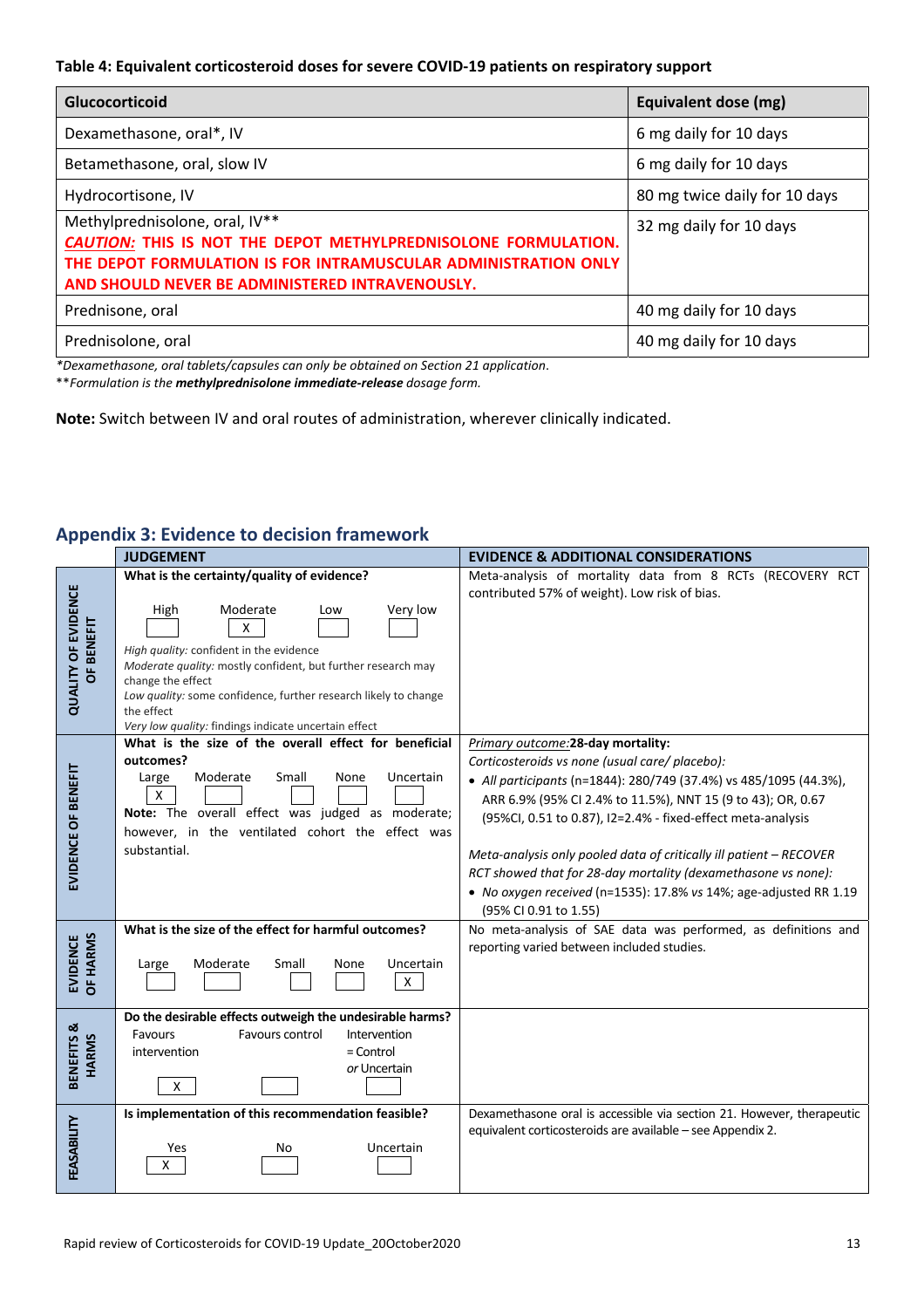|                                              | How large are the resource requirements?                |                                              |                                     | Price of medicines/ treatment course of 10 days (10d)                                                                                              |               |                   |
|----------------------------------------------|---------------------------------------------------------|----------------------------------------------|-------------------------------------|----------------------------------------------------------------------------------------------------------------------------------------------------|---------------|-------------------|
| RESOURCE USE                                 | More                                                    | Less intensive                               | Uncertain                           | <b>Medicine</b>                                                                                                                                    | <b>Tender</b> | <b>Single</b>     |
|                                              |                                                         |                                              |                                     |                                                                                                                                                    | Price         | <b>Exit Price</b> |
|                                              | intensive                                               |                                              |                                     |                                                                                                                                                    | (R)           | (R)               |
|                                              | X                                                       |                                              |                                     | Dexamethasone, IV, 6mg daily x10d**                                                                                                                | 126.07        | 1720.80           |
|                                              |                                                         |                                              |                                     | Dexamethasone, oral, 6mg daily x10d                                                                                                                | n/a           | n/a               |
|                                              |                                                         |                                              |                                     | Hydrocortisone, IV 160mg daily x10d**                                                                                                              | 274.68        | 477.00            |
|                                              |                                                         |                                              |                                     | Prednisone, oral, 40 mg daily x 10d                                                                                                                | 15.43         | 12.31             |
|                                              |                                                         |                                              |                                     | Betamethasone, IV, 6mg daily x10d**                                                                                                                | 93.60         | 622.84            |
|                                              |                                                         |                                              |                                     | Betamethasone, oral, 6mg daily x10d***                                                                                                             | 97.26         | 453.00            |
|                                              |                                                         |                                              |                                     | Methylprednisolone, IV, 32mg daily x10d                                                                                                            | n/a           | 231.00            |
|                                              |                                                         |                                              |                                     | <b>CAUTION: This is not the depot formulation</b>                                                                                                  |               |                   |
|                                              |                                                         |                                              |                                     | Methylprednisolone, oral, 32mg daily x10d                                                                                                          | n/a           | 21.00             |
|                                              |                                                         |                                              |                                     | Prednisolone, oral, 40 mg daily x 10d                                                                                                              | n/a           | R12.95            |
|                                              |                                                         |                                              |                                     | Note: S21 access supplication may be done for medicines that are unavailable on                                                                    |               |                   |
|                                              |                                                         |                                              |                                     | the South African market.                                                                                                                          |               |                   |
|                                              |                                                         |                                              |                                     | *SEP database (price excludes dispensing fee): Cheapest generic price used i.e. Fresenius                                                          |               |                   |
|                                              |                                                         |                                              |                                     | Dexamethasone 4mg/ml®=R86.04; Macleods Hydrocortisone injection 100mg/2ml®=R23.85;                                                                 |               |                   |
|                                              |                                                         |                                              |                                     | Trolic® 5mg tablets, 1000s=R153.85; Capsoid®5mg tablets, 500=R131.25; Betanoid® 0.5mg                                                              |               |                   |
|                                              |                                                         |                                              |                                     | tablets, 20=R75.50; Betanoid® 4mg/ml injection, 10's=R311.42; Mylan prednisolone<br>40mg/2ml®=R23.10 [Accessed 26Jun2020] https://mpr.code4sa.org/ |               |                   |
|                                              |                                                         |                                              |                                     | ** Contract circular RT297-2019 (1 July 2020) - weighted average price where required                                                              |               |                   |
|                                              |                                                         |                                              |                                     | *** Contract circular HP09-2019SD/01 (1 July 2020) - weighted average price where required                                                         |               |                   |
|                                              | Is there important uncertainty or variability about how |                                              |                                     | Patients: No specific research surveying patients' value of this                                                                                   |               |                   |
|                                              | much people value the options?                          |                                              |                                     | therapeutic agent is currently available, and NEMLC Subcommittee                                                                                   |               |                   |
|                                              | Minor                                                   | Major                                        | Uncertain                           | judged this as "minor".                                                                                                                            |               |                   |
| VALUES, PREFERENCES,<br><b>ACCEPTABILITY</b> | Χ                                                       |                                              |                                     |                                                                                                                                                    |               |                   |
|                                              |                                                         |                                              |                                     |                                                                                                                                                    |               |                   |
|                                              |                                                         |                                              |                                     |                                                                                                                                                    |               |                   |
|                                              | Is the intervention acceptable to key stakeholders?     |                                              |                                     | Healthcare workers: NEMLC Subcommittee was of the opinion that<br>the intervention was acceptable to clinicians.                                   |               |                   |
|                                              | Yes<br>X                                                | No                                           | Uncertain                           |                                                                                                                                                    |               |                   |
|                                              |                                                         |                                              |                                     |                                                                                                                                                    |               |                   |
|                                              |                                                         | Would there be an impact on health inequity? |                                     |                                                                                                                                                    |               |                   |
|                                              | Yes                                                     | No                                           | Uncertain                           |                                                                                                                                                    |               |                   |
| EQUITY                                       |                                                         |                                              |                                     |                                                                                                                                                    |               |                   |
|                                              |                                                         |                                              |                                     |                                                                                                                                                    |               |                   |
|                                              |                                                         | X                                            |                                     |                                                                                                                                                    |               |                   |
|                                              |                                                         |                                              |                                     |                                                                                                                                                    |               |                   |
| <b>Version</b>                               | Date                                                    | Reviewer(s)                                  | <b>Recommendation and Rationale</b> |                                                                                                                                                    |               |                   |
| First                                        | 23 June 2020                                            | TL, JR, KC, AG                               |                                     | Evidence of mortality harms associated with routine use of routine corticosteroids in                                                              |               |                   |
|                                              |                                                         |                                              |                                     | severe hospitalised COVID-19 patients without ventilatory support, but evidence of                                                                 |               |                   |
|                                              |                                                         |                                              |                                     | mortality benefit in patients on supplemental non-invasive oxygen or mechanical                                                                    |               |                   |
|                                              |                                                         |                                              |                                     | ventilation. Corticosteroids may be considered for COVID-19 with septic shock.                                                                     |               |                   |
| Second                                       | 6 August 2020                                           | TL, KC, AG                                   |                                     | Estimates updated to align with peer-reviewed published journal article. Evidence to                                                               |               |                   |
|                                              |                                                         |                                              |                                     | decision framework and strength of recommendation updated.                                                                                         |               |                   |
| Third                                        | 20<br>October                                           | TL, AG, KC                                   |                                     | Evidence updated to include results from a meta-analysis of 8 RCTs, strengthening the                                                              |               |                   |
|                                              | 2020                                                    |                                              |                                     |                                                                                                                                                    |               |                   |
|                                              |                                                         |                                              |                                     | recommendation for systemic corticosteroids amongst critically ill adult patients with                                                             |               |                   |
|                                              |                                                         |                                              | COVID-19.                           |                                                                                                                                                    |               |                   |
|                                              |                                                         |                                              |                                     |                                                                                                                                                    |               |                   |
|                                              |                                                         |                                              |                                     |                                                                                                                                                    |               |                   |
| <b>REFERENCES</b>                            |                                                         |                                              |                                     |                                                                                                                                                    |               |                   |

| First  | 23 June 2020                | TL, JR, KC, AG | Evidence of mortality harms associated with routine use of routine corticosteroids in<br>severe hospitalised COVID-19 patients without ventilatory support, but evidence of<br>mortality benefit in patients on supplemental non-invasive oxygen or mechanical<br>ventilation. Corticosteroids may be considered for COVID-19 with septic shock. |
|--------|-----------------------------|----------------|--------------------------------------------------------------------------------------------------------------------------------------------------------------------------------------------------------------------------------------------------------------------------------------------------------------------------------------------------|
| Second | 6 August 2020<br>TL, KC, AG |                | Estimates updated to align with peer-reviewed published journal article. Evidence to<br>decision framework and strength of recommendation updated.                                                                                                                                                                                               |
| Third  | 20<br>October<br>2020       | TL. AG. KC     | Evidence updated to include results from a meta-analysis of 8 RCTs, strengthening the<br>recommendation for systemic corticosteroids amongst critically ill adult patients with<br>COVID-19.                                                                                                                                                     |

#### **REFERENCES**

1 Berlin DA, Gulick RM, Martinez FJ. Severe Covid‐19. N Engl J Med. 2020 May 15. doi: 10.1056/NEJMcp2009575. [Epub ahead of print]. https://www.ncbi.nlm.nih.gov/pubmed/32412710

<sup>2</sup> Huang C, Wang Y, Li X, et al. Clinical features of patients infected with 2019 novel coronavirus in Wuhan, China. Lancet. 2020 Feb 15;395(10223):497‐506. https://www.ncbi.nlm.nih.gov/pubmed/31986264

 $^3$  Li H, Liu L, Zhang D, Xu J, Dai H, Tang N, Su X, Cao B. SARS-CoV-2 and viral sepsis: observations and hypotheses. Lancet. 2020 May 9;395(10235):1517‐1520. https://www.ncbi.nlm.nih.gov/pubmed/32311318

4 Coronado Munoz A, Nawaratne U, McMann D, Ellsworth M, Meliones J, Boukas K. Late‐Onset Neonatal Sepsis in a Patient with Covid‐19. N Engl J Med. 2020 May 7;382(19):e49. https://www.ncbi.nlm.nih.gov/pubmed/32320556

<sup>5</sup> Cruz-Topete D, Cidlowski JA. One hormone, two actions: anti- and pro-inflammatory effects of glucocorticoids.

Neuroimmunomodulation. 2015;22(1‐2):20‐32. https://www.ncbi.nlm.nih.gov/pubmed/25227506

6 Stockman LJ, Bellamy R, Garner P. SARS: systematic review of treatment effects. PLoS Med. 2006;3(9):e343. https://www.ncbi.nlm.nih.gov/pubmed/16968120

<sup>7</sup> Lansbury LE, Rodrigo C, Leonardi-Bee J, et al. Corticosteroids as Adjunctive Therapy in the Treatment of Influenza: An Updated Cochrane Systematic Review and Meta‐analysis. Crit Care Med. 2020 Feb;48(2):e98‐e106.

https://www.ncbi.nlm.nih.gov/pubmed/31939808 *(Systematic review of 30 studies, mostly observational, showed that corticosteroid treatment in influenza is associated with increased mortality, OR 3.90; 95% CI, 2.31 to 6.60; 15 studies; and hospital‐*